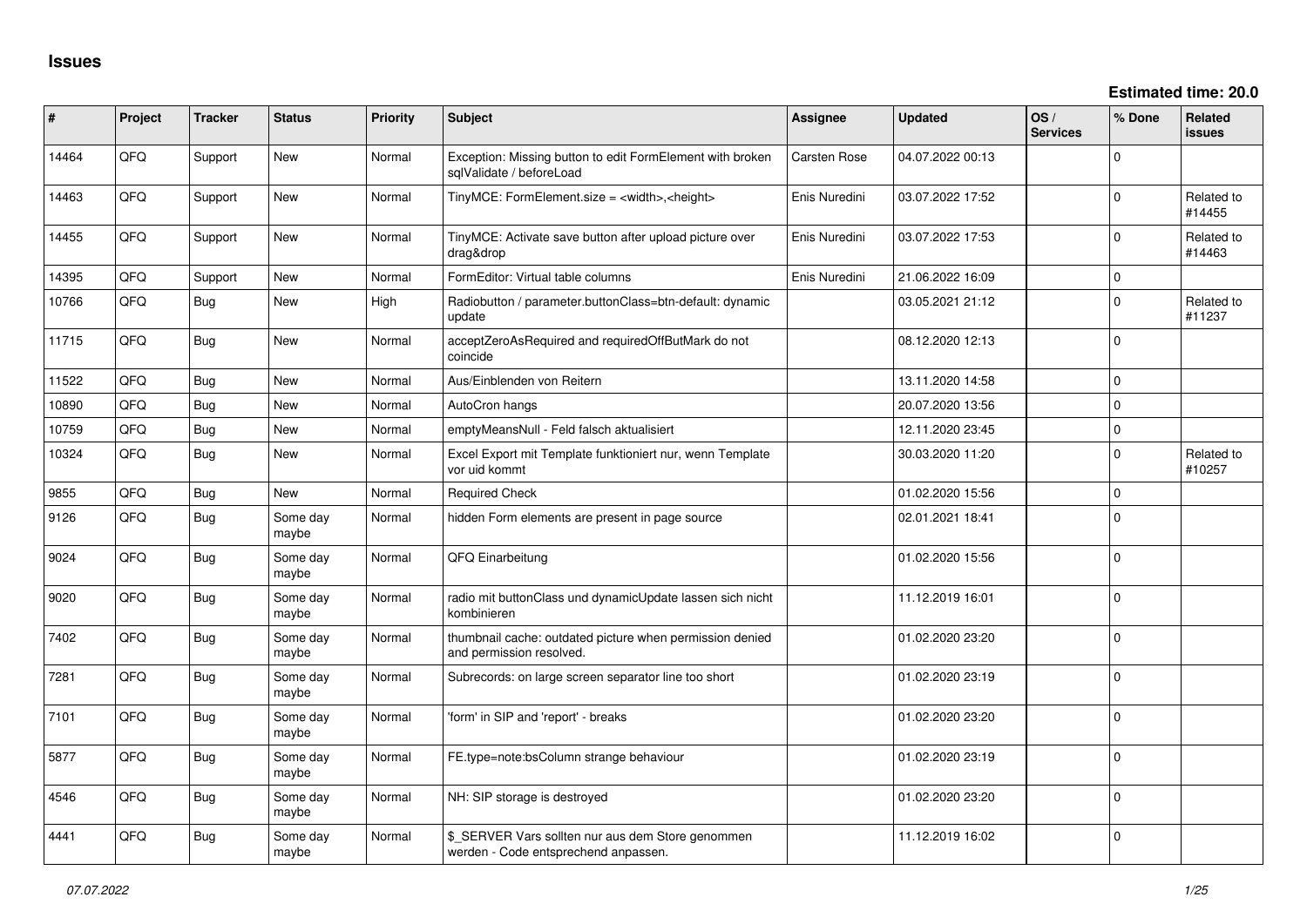| #     | Project | <b>Tracker</b> | <b>Status</b>     | <b>Priority</b> | <b>Subject</b>                                                                                                                                           | Assignee            | <b>Updated</b>   | OS/<br><b>Services</b> | % Done      | Related<br><b>issues</b> |
|-------|---------|----------------|-------------------|-----------------|----------------------------------------------------------------------------------------------------------------------------------------------------------|---------------------|------------------|------------------------|-------------|--------------------------|
| 4138  | QFQ     | <b>Bug</b>     | Some day<br>maybe | Normal          | style fehlt                                                                                                                                              |                     | 11.12.2019 16:03 |                        | $\Omega$    |                          |
| 4122  | QFQ     | <b>Bug</b>     | Some day<br>maybe | Normal          | file: Render Mode hat keinen Effekt                                                                                                                      |                     | 11.12.2019 16:03 |                        | $\Omega$    |                          |
| 11195 | QFQ     | Bug            | New               | Low             | Dynamic Update: Note not updated if new text is empty<br>(v20.4)                                                                                         |                     | 25.09.2020 11:14 |                        | $\Omega$    |                          |
| 11237 | QFQ     | Bug            | <b>New</b>        | High            | Radiobutton / parameter.buttonClass= btn-default - kein dirty<br>Trigger                                                                                 | Benjamin Baer       | 03.05.2021 21:12 |                        | $\Omega$    | Related to<br>#10766     |
| 11057 | QFQ     | Bug            | <b>New</b>        | High            | Checkboxes ohne span.checkmark im Report werden<br>ausgeblendet                                                                                          | Benjamin Baer       | 03.05.2021 21:12 |                        | $\Omega$    | Related to<br>#11039     |
| 13647 | QFQ     | Bug            | New               | Normal          | Autofocus funktioniert nicht auf Chrome                                                                                                                  | Benjamin Baer       | 19.03.2022 17:44 |                        | $\Omega$    |                          |
| 13528 | QFQ     | <b>Bug</b>     | New               | Normal          | gfg.io > releases: es wird kein neues Release angelegt                                                                                                   | Benjamin Baer       | 19.03.2022 17:46 |                        | $\mathbf 0$ |                          |
| 9898  | QFQ     | <b>Bug</b>     | Feedback          | Normal          | Formular trotz Timeout gespeichert                                                                                                                       | Benjamin Baer       | 01.02.2020 15:56 |                        | $\Omega$    |                          |
| 9535  | QFQ     | Bug            | Feedback          | Normal          | Report:  AS ' vertical' - column to wide - vertical >> rot45,<br>rot <sub>90</sub>                                                                       | Benjamin Baer       | 01.02.2020 15:56 |                        | $\Omega$    |                          |
| 6566  | QFQ     | Bug            | Priorize          | Normal          | Link Function 'delete': provided parameter missing on page<br>reload                                                                                     | Benjamin Baer       | 03.01.2022 08:08 |                        | $\Omega$    |                          |
| 6140  | QFQ     | <b>Bug</b>     | Priorize          | Normal          | QFQ DnD Sort: Locked fields                                                                                                                              | Benjamin Baer       | 21.03.2022 09:56 |                        | $\mathbf 0$ |                          |
| 4457  | QFQ     | <b>Bug</b>     | Priorize          | Normal          | typeahead: pressing return to select an item, saves the form<br>and closes the form.                                                                     | Benjamin Baer       | 03.01.2022 08:01 |                        | $\Omega$    | Related to<br>#4398      |
| 4454  | QFQ     | Bug            | Some day<br>maybe | Normal          | Required Elements: multiple elements in a row - whole row<br>marked if only one input is empty.                                                          | Benjamin Baer       | 01.02.2020 23:20 |                        | $\Omega$    |                          |
| 4398  | QFQ     | <b>Bug</b>     | Some day<br>maybe | Normal          | Typeahead: mouse click in a prefilled input opens a single<br>item dropdown with the current value - click on it seems to<br>set the value, not the key. | Benjamin Baer       | 01.02.2020 23:20 |                        | $\Omega$    | Related to<br>#4457      |
| 2665  | QFQ     | Bug            | Priorize          | Normal          | Dynamic Update funktioniert nicht, wenn beim<br>entsprechenden FormElement eine size angegeben ist.                                                      | Benjamin Baer       | 03.01.2022 08:12 |                        | 30          |                          |
| 2063  | QFQ     | Bug            | Some day<br>maybe | Normal          | Pills auf 'inaktiv' setzen falls keine Element auf dem Pill<br>sichtbar sind.                                                                            | Benjamin Baer       | 11.12.2019 16:03 |                        | $\Omega$    | Related to<br>#3752      |
| 12545 | QFQ     | Bug            | <b>New</b>        | Urgent          | sql.log not created / updated                                                                                                                            | Carsten Rose        | 14.12.2021 16:02 |                        | $\mathbf 0$ |                          |
| 12468 | QFQ     | <b>Bug</b>     | New               | Urgent          | Form: update Form.title after save                                                                                                                       | <b>Carsten Rose</b> | 03.05.2021 21:12 |                        | $\mathbf 0$ |                          |
| 9534  | QFQ     | <b>Bug</b>     | Priorize          | Urgent          | FE.type=upload: 'Unknown Mode: ID"                                                                                                                       | Carsten Rose        | 03.05.2021 21:14 |                        | $\Omega$    | Related to<br>#9532      |
| 9173  | QFQ     | <b>Bug</b>     | Priorize          | Urgent          | Stale Record Lock: Firefox                                                                                                                               | Carsten Rose        | 03.05.2021 21:14 |                        | $\Omega$    | Related to<br>#9789      |
| 12974 | QFQ     | Bug            | <b>New</b>        | High            | Sanitize Queries in Action-Elements                                                                                                                      | <b>Carsten Rose</b> | 07.12.2021 17:19 |                        | $\mathbf 0$ |                          |
| 12702 | QFQ     | Bug            | New               | High            | templateGroup: broken in multiDb Setup                                                                                                                   | Carsten Rose        | 14.12.2021 16:02 |                        | $\mathbf 0$ |                          |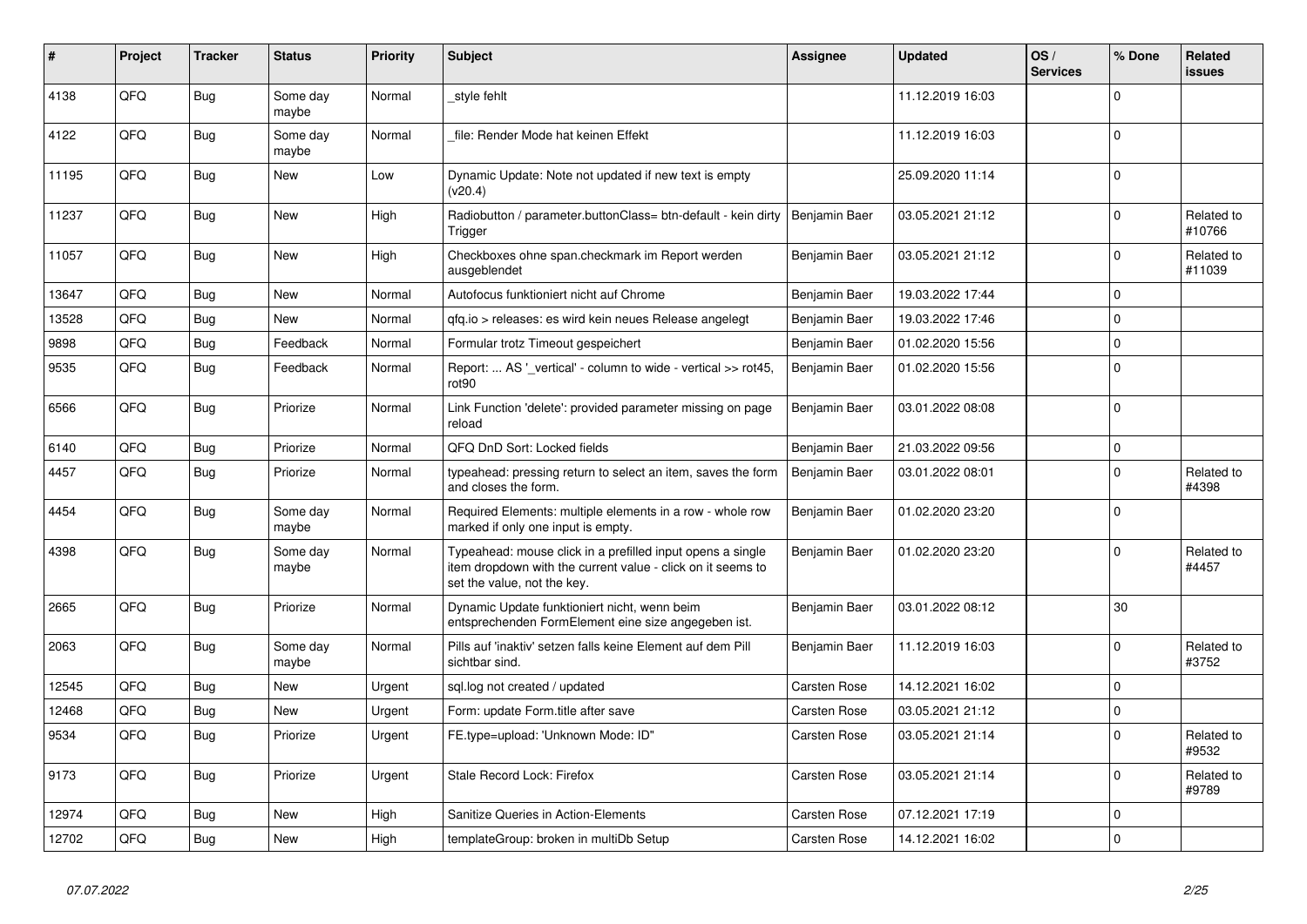| ∣#    | Project | <b>Tracker</b> | <b>Status</b> | <b>Priority</b> | <b>Subject</b>                                                                          | Assignee            | <b>Updated</b>   | OS/<br><b>Services</b> | % Done      | Related<br>issues                                                    |
|-------|---------|----------------|---------------|-----------------|-----------------------------------------------------------------------------------------|---------------------|------------------|------------------------|-------------|----------------------------------------------------------------------|
| 12670 | QFQ     | <b>Bug</b>     | New           | High            | Dropdown-Menu classes können nicht mehr angegeben<br>werden                             | Carsten Rose        | 07.12.2021 17:19 |                        | $\Omega$    |                                                                      |
| 12513 | QFQ     | Bug            | New           | High            | Implement server side check of maxlength                                                | Carsten Rose        | 07.12.2021 17:19 |                        | $\mathbf 0$ |                                                                      |
| 12463 | QFQ     | <b>Bug</b>     | ToDo          | High            | QFQ Function: 'function' and 'sql' on same level - output of<br>sal is shown two times. | Carsten Rose        | 15.12.2021 16:31 |                        | $\mathbf 0$ |                                                                      |
| 12395 | QFQ     | Bug            | ToDo          | High            | QFQ Function: Result two times shown                                                    | Carsten Rose        | 18.02.2022 08:59 |                        | $\mathbf 0$ |                                                                      |
| 10640 | QFQ     | <b>Bug</b>     | New           | High            | TypeAhead Tag: FE editierbar trotz readOnly                                             | Carsten Rose        | 03.05.2021 21:12 |                        | $\mathbf 0$ | Related to<br>#7795                                                  |
| 10508 | QFQ     | Bug            | <b>New</b>    | High            | Multi Form broken on Multi DB Instance                                                  | Carsten Rose        | 03.05.2021 21:12 |                        | $\mathbf 0$ |                                                                      |
| 10506 | QFQ     | Bug            | New           | High            | Template Group broken on MultiDB instance                                               | Carsten Rose        | 03.05.2021 21:12 |                        | $\mathbf 0$ | Related to<br>#10505                                                 |
| 10081 | QFQ     | <b>Bug</b>     | New           | High            | Stale record lock after 'forbidden' character                                           | Carsten Rose        | 03.05.2021 21:12 |                        | $\Omega$    | Related to<br>#10082,<br>Related to<br>#9789                         |
| 9789  | QFQ     | <b>Bug</b>     | In Progress   | High            | Record Lock: release to early on 'leave page'                                           | Carsten Rose        | 10.01.2022 09:25 |                        | 100         | Related to<br>#10081,<br>Related to<br>#9173,<br>Related to<br>#8702 |
| 9531  | QFQ     | <b>Bug</b>     | New           | High            | FE File: Dynamic Update / modeSql / required detected even<br>it not set                | <b>Carsten Rose</b> | 11.06.2021 20:32 |                        | $\Omega$    | Related to<br>#12398                                                 |
| 9347  | QFQ     | Bug            | New           | High            | FE.type=upload with dynamic show/hidden: required not<br>detected                       | Carsten Rose        | 12.06.2021 10:40 |                        | $\Omega$    | Related to<br>#5305,<br>Related to<br>#12398                         |
| 9121  | QFQ     | Bug            | Priorize      | High            | sip links have r and __dbIndexData set                                                  | Carsten Rose        | 12.06.2021 10:41 |                        | $\Omega$    |                                                                      |
| 8668  | QFQ     | <b>Bug</b>     | New           | High            | Pill disabled: dyamic mode 'hidden' not respected - FE is still<br>required             | Carsten Rose        | 03.05.2021 21:14 |                        | $\mathbf 0$ |                                                                      |
| 8431  | QFQ     | Bug            | New           | High            | autocron.php with wrong path                                                            | Carsten Rose        | 03.05.2021 21:14 |                        | $\mathbf 0$ |                                                                      |
| 8083  | QFQ     | <b>Bug</b>     | New           | High            | FormEditor: primary table list does not respect<br>'indexDb={{indexData:Y}}'            | Carsten Rose        | 03.05.2021 21:14 |                        | $\Omega$    | Has<br>duplicate<br>#6678                                            |
| 7899  | QFQ     | <b>Bug</b>     | New           | High            | Fe.type=password / retype / required: always complain<br>about missing value            | Carsten Rose        | 03.05.2021 21:14 |                        | $\mathbf 0$ |                                                                      |
| 7650  | QFQ     | <b>Bug</b>     | New           | High            | Optional do not show 'required' sign on FormElement                                     | Carsten Rose        | 03.05.2021 21:14 |                        | $\pmb{0}$   |                                                                      |
| 6116  | QFQ     | <b>Bug</b>     | Priorize      | High            | value of checkbox not saved                                                             | Carsten Rose        | 07.12.2021 17:19 |                        | $\mathbf 0$ |                                                                      |
| 5459  | QFQ     | <b>Bug</b>     | New           | High            | Multi DB: spread system tables between 'QFQ' and<br>'Data'-DB                           | Carsten Rose        | 03.05.2021 21:14 |                        | $\mathbf 0$ | Related to<br>#4720                                                  |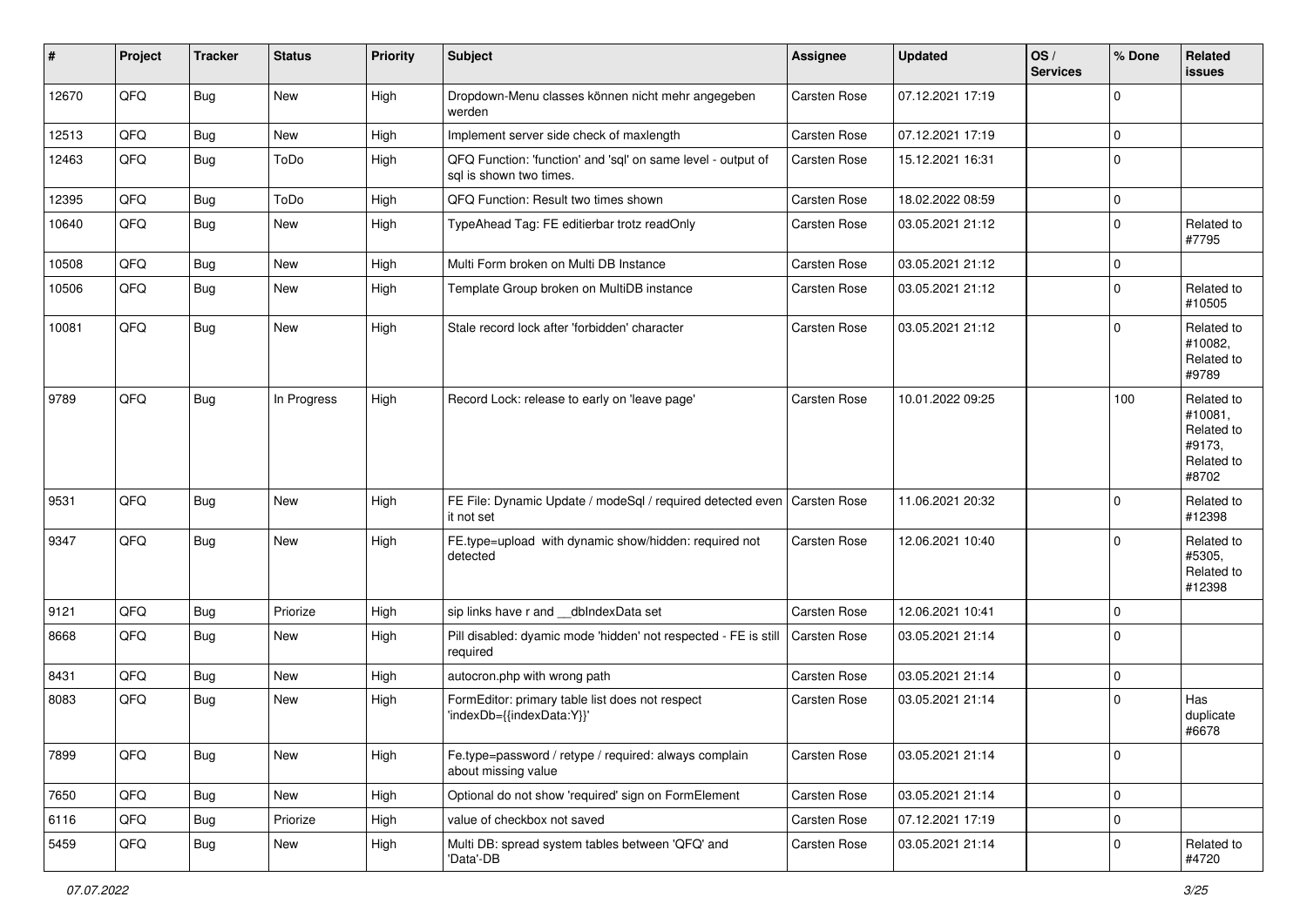| #     | Project | <b>Tracker</b> | <b>Status</b>     | <b>Priority</b> | <b>Subject</b>                                                                                                                                      | <b>Assignee</b>     | <b>Updated</b>   | OS/<br><b>Services</b> | % Done       | Related<br>issues                           |
|-------|---------|----------------|-------------------|-----------------|-----------------------------------------------------------------------------------------------------------------------------------------------------|---------------------|------------------|------------------------|--------------|---------------------------------------------|
| 5221  | QFQ     | <b>Bug</b>     | New               | High            | Download Dialog: Bleibt stehen in FF wenn Datei<br>automatisch gespeichert wird.                                                                    | <b>Carsten Rose</b> | 03.05.2021 21:14 |                        | $\mathbf 0$  |                                             |
| 4279  | QFQ     | <b>Bug</b>     | Some day<br>maybe | High            | config.linkVars lost                                                                                                                                | <b>Carsten Rose</b> | 03.05.2021 21:14 |                        | $\mathbf 0$  |                                             |
| 3570  | QFQ     | <b>Bug</b>     | Some day<br>maybe | High            | Formular mit prmitnew permitEdit=Always wird nicht<br>aufgerufen (ist leer)                                                                         | <b>Carsten Rose</b> | 03.05.2021 21:14 |                        | $\mathbf 0$  |                                             |
| 3109  | QFQ     | <b>Bug</b>     | Some day<br>maybe | High            | RealUrl: Links werden nicht korrekt gerendert                                                                                                       | <b>Carsten Rose</b> | 03.05.2021 21:14 |                        | $\mathbf 0$  |                                             |
| 3061  | QFQ     | <b>Bug</b>     | Some day<br>maybe | High            | winstitute: mysql connection durcheinander - nmhp17<br>(ag7)/QFQ arbeitet mit DB/Tabellen von biostat.                                              | <b>Carsten Rose</b> | 03.05.2021 21:14 |                        | $\mathbf 0$  |                                             |
| 14323 | QFQ     | <b>Bug</b>     | In Progress       | Normal          | Report: render=both single - no impact                                                                                                              | <b>Carsten Rose</b> | 19.06.2022 18:31 |                        | $\mathbf 0$  |                                             |
| 14305 | QFQ     | <b>Bug</b>     | New               | Normal          | Inline Report editing does not create history entries                                                                                               | <b>Carsten Rose</b> | 10.06.2022 11:55 |                        | 0            |                                             |
| 14304 | QFQ     | Bug            | New               | Normal          | table sorter view safer does not work                                                                                                               | <b>Carsten Rose</b> | 10.06.2022 11:49 |                        | 0            |                                             |
| 14283 | QFQ     | Bug            | Priorize          | Normal          | HEIC / HEIF convert doesn't trigger                                                                                                                 | <b>Carsten Rose</b> | 19.06.2022 16:37 |                        | $\mathbf 0$  |                                             |
| 14233 | QFQ     | Bug            | New               | Normal          | AS _link: question - HTML is not rendered                                                                                                           | <b>Carsten Rose</b> | 28.05.2022 11:02 |                        | $\mathbf 0$  |                                             |
| 14175 | QFQ     | Bug            | In Progress       | Normal          | Opening a form with no QFQ Session cookie fails                                                                                                     | <b>Carsten Rose</b> | 03.06.2022 10:40 |                        | 0            |                                             |
| 14091 | QFQ     | Bug            | New               | Normal          | inconsistent template path for twig                                                                                                                 | <b>Carsten Rose</b> | 19.04.2022 18:36 |                        | 0            |                                             |
| 14077 | QFQ     | <b>Bug</b>     | New               | Normal          | As _link: Attribute 'class' missing by r:1 and r:3 - but should<br>set                                                                              | <b>Carsten Rose</b> | 28.05.2022 11:02 |                        | $\mathbf 0$  | Related to<br>#5342,<br>Related to<br>#4343 |
| 13706 | QFQ     | <b>Bug</b>     | <b>New</b>        | Normal          | Wrong CheckType in FieldElement LastStatus of Form Cron                                                                                             | <b>Carsten Rose</b> | 21.01.2022 18:20 |                        | $\mathbf 0$  |                                             |
| 13659 | QFQ     | <b>Bug</b>     | New               | Normal          | wrong sanitize class applied to R-store                                                                                                             | <b>Carsten Rose</b> | 15.01.2022 14:23 |                        | 0            |                                             |
| 13592 | QFQ     | <b>Bug</b>     | New               | Normal          | QFQ Build Queue: das vergeben von Tags klappt nicht. Es<br>werden keine Releases gebaut.                                                            | Carsten Rose        | 19.03.2022 17:45 |                        | $\mathbf 0$  |                                             |
| 13460 | QFQ     | <b>Bug</b>     | New               | Normal          | Doc: Password set/reset  password should not processed<br>with 'html encode'                                                                        | Carsten Rose        | 19.03.2022 17:46 |                        | $\Omega$     |                                             |
| 13451 | QFQ     | Bug            | New               | Normal          | Character Counter / Max Character: Problem in Safari                                                                                                | <b>Carsten Rose</b> | 15.04.2022 17:18 |                        | 0            |                                             |
| 13332 | QFQ     | <b>Bug</b>     | New               | Normal          | Multi Form: Required Felder werden visuell nicht markiert.                                                                                          | <b>Carsten Rose</b> | 19.03.2022 17:47 |                        | $\mathbf 0$  |                                             |
| 13331 | QFQ     | <b>Bug</b>     | New               | Normal          | Multi Form: Clear Icon misplaced                                                                                                                    | Carsten Rose        | 19.03.2022 17:47 |                        | $\mathbf 0$  |                                             |
| 12716 | QFG     | Bug            | New               | Normal          | template group: Pattern only applied to first instance                                                                                              | Carsten Rose        | 19.03.2022 17:47 |                        | $\Omega$     |                                             |
| 12714 | QFQ     | <b>Bug</b>     | New               | Normal          | Conversion of GIF to PDF broken when GIF contains Alpha.                                                                                            | <b>Carsten Rose</b> | 19.03.2022 17:49 |                        | $\mathbf{0}$ |                                             |
| 12581 | QFQ     | <b>Bug</b>     | New               | Normal          | Form.forward=close: Record 'new' in new browser tab ><br>save (& close) >> Form is not reloaded with new created<br>record id and stays in mode=new | <b>Carsten Rose</b> | 19.03.2022 17:48 |                        | $\mathbf 0$  |                                             |
| 12546 | QFQ     | <b>Bug</b>     | Feedback          | Normal          | Branch 'Development' - Unit Tests mit dirty workaround<br>angepasst                                                                                 | Carsten Rose        | 19.03.2022 17:48 |                        | $\mathbf 0$  |                                             |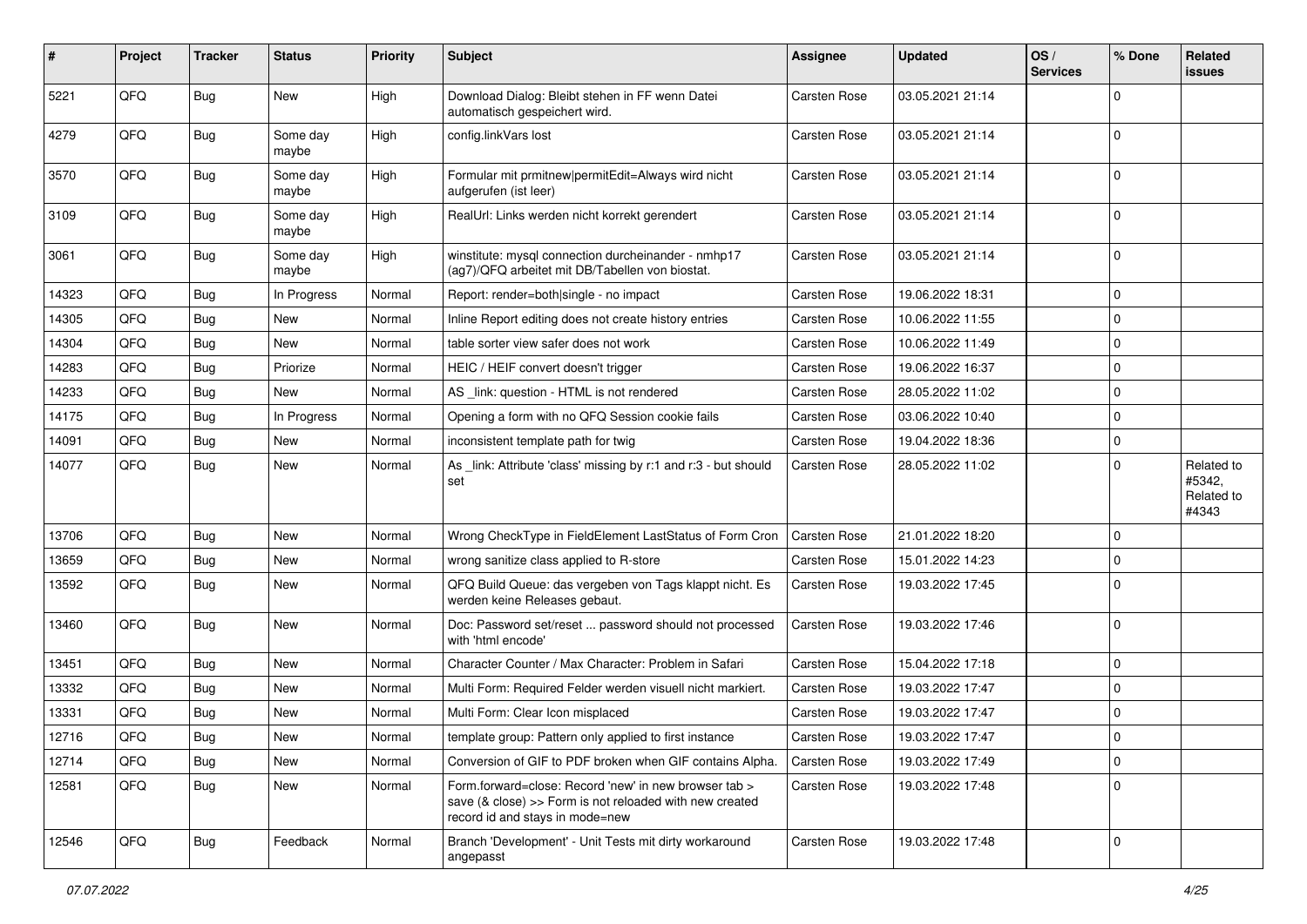| #     | Project | <b>Tracker</b> | <b>Status</b> | <b>Priority</b> | <b>Subject</b>                                                                      | Assignee     | <b>Updated</b>   | OS/<br><b>Services</b> | % Done      | Related<br><b>issues</b>                                                                                                       |
|-------|---------|----------------|---------------|-----------------|-------------------------------------------------------------------------------------|--------------|------------------|------------------------|-------------|--------------------------------------------------------------------------------------------------------------------------------|
| 12520 | QFQ     | <b>Bug</b>     | New           | Normal          | Switch FE User: still active even FE User session expired                           | Carsten Rose | 19.03.2022 17:48 |                        | $\Omega$    |                                                                                                                                |
| 12512 | QFQ     | Bug            | New           | Normal          | Some MySQL Installation can't use 'stored procedures'                               | Carsten Rose | 19.03.2022 17:48 |                        | $\mathbf 0$ |                                                                                                                                |
| 12327 | QFQ     | <b>Bug</b>     | New           | Normal          | Copy to clipboard: Glyphicon can not be changed                                     | Carsten Rose | 27.12.2021 17:59 |                        | $\mathbf 0$ |                                                                                                                                |
| 12325 | QFQ     | <b>Bug</b>     | Priorize      | Normal          | MultiDB form.dblndex not working for report syntax                                  | Carsten Rose | 07.09.2021 13:37 |                        | $\Omega$    | Related to<br>#12145,<br>Related to<br>#12314                                                                                  |
| 12187 | QFQ     | <b>Bug</b>     | New           | Normal          | Trigger FormAsFile() via Report: probably problem with multi<br>DB setup            | Carsten Rose | 20.03.2021 21:20 |                        | l 0         |                                                                                                                                |
| 12133 | QFQ     | Bug            | New           | Normal          | NPM, phpSpreadSheet aktualisieren                                                   | Carsten Rose | 15.03.2021 09:04 |                        | $\mathbf 0$ |                                                                                                                                |
| 12045 | QFQ     | Bug            | New           | Normal          | templateGroup afterSave FE: Aufruf ohne<br>sqlHonorFormElements funktioniert nicht  | Carsten Rose | 18.02.2021 16:33 |                        | $\Omega$    |                                                                                                                                |
| 12040 | QFQ     | <b>Bug</b>     | New           | Normal          | FE Mode 'hidden' für zwei FEs auf einer Zeile                                       | Carsten Rose | 18.02.2021 10:13 |                        | $\mathbf 0$ |                                                                                                                                |
| 11752 | QFQ     | <b>Bug</b>     | New           | Normal          | checkbox renders multiple input elements with same name                             | Carsten Rose | 17.12.2020 14:58 |                        | $\Omega$    | Related to<br>#11750                                                                                                           |
| 11695 | QFQ     | Bug            | New           | Normal          | MultiForm required FE Error                                                         | Carsten Rose | 04.12.2020 13:34 |                        | $\mathbf 0$ |                                                                                                                                |
| 11668 | QFQ     | <b>Bug</b>     | New           | Normal          | Play function.sql - problem with mysql                                              | Carsten Rose | 03.05.2021 20:48 |                        | $\mathbf 0$ |                                                                                                                                |
| 11667 | QFQ     | Bug            | New           | Normal          | MySQL mariadb-server-10.3: Incorrect datetime value                                 | Carsten Rose | 03.05.2021 20:48 |                        | $\mathbf 0$ |                                                                                                                                |
| 11517 | QFQ     | Bug            | In Progress   | Normal          | extraButtonInfo Broken for multiple FormElements                                    | Carsten Rose | 12.05.2022 13:12 |                        | $\Omega$    | Related to<br>#7890,<br>Related to<br>#3811, Has<br>duplicate<br>#10905, Has<br>duplicate<br>#10553, Has<br>duplicate<br>#6779 |
| 11239 | QFQ     | Bug            | <b>New</b>    | Normal          | Radiobutton (plain): horizontales Rendern abhängig vom<br>Datentyp in der Datenbank | Carsten Rose | 30.09.2020 18:37 |                        | ١o          |                                                                                                                                |
| 10937 | QFQ     | Bug            | New           | Normal          | Fehler mit abhängigen Select- Feldern beim Positionieren                            | Carsten Rose | 12.11.2020 23:45 |                        | $\mathbf 0$ |                                                                                                                                |
| 10704 | QFQ     | Bug            | New           | Normal          | wkhtml problem rendering fullCalendar.js / fabric.js >><br>successor: puppeteer     | Carsten Rose | 12.11.2020 23:45 |                        | $\mathbf 0$ | Related to<br>#5024,<br>Related to<br>#4650,<br>Related to<br>#10715                                                           |
| 10661 | QFQ     | Bug            | In Progress   | Normal          | Typo3 Warnungen                                                                     | Carsten Rose | 07.09.2021 13:23 |                        | l 0         | Related to<br>#12440                                                                                                           |
| 10658 | QFQ     | <b>Bug</b>     | New           | Normal          | processReadOnly broken                                                              | Carsten Rose | 27.05.2020 17:55 |                        | 0           |                                                                                                                                |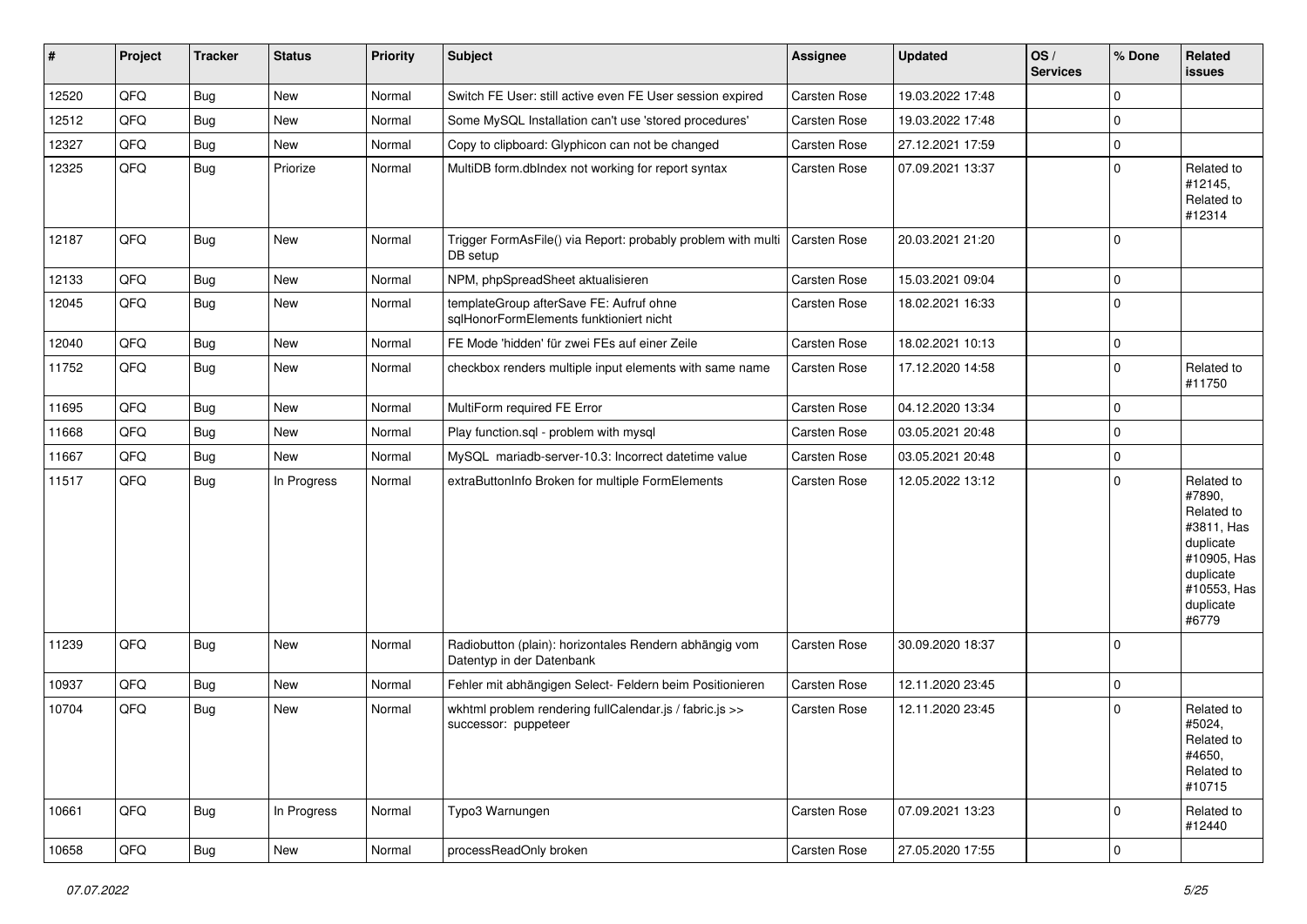| #     | Project | <b>Tracker</b> | <b>Status</b>     | <b>Priority</b> | <b>Subject</b>                                                                                           | Assignee     | <b>Updated</b>   | OS/<br><b>Services</b> | % Done   | Related<br><b>issues</b>                                                |
|-------|---------|----------------|-------------------|-----------------|----------------------------------------------------------------------------------------------------------|--------------|------------------|------------------------|----------|-------------------------------------------------------------------------|
| 10588 | QFQ     | <b>Bug</b>     | <b>New</b>        | Normal          | typeahed Tag: Doku anpassen                                                                              | Carsten Rose | 12.11.2020 23:45 |                        | $\Omega$ |                                                                         |
| 10322 | QFQ     | <b>Bug</b>     | New               | Normal          | FormElement / Radio: missing column 'enum' >> FE not<br>reported                                         | Carsten Rose | 07.05.2020 09:37 |                        | $\Omega$ |                                                                         |
| 10082 | QFQ     | Bug            | <b>New</b>        | Normal          | FE.type=SELECT - 'sanatize' Class                                                                        | Carsten Rose | 07.05.2020 09:36 |                        | $\Omega$ | Related to<br>#10081                                                    |
| 9975  | QFQ     | <b>Bug</b>     | Priorize          | Normal          | Dropdown Menu: 'r:3' broken                                                                              | Carsten Rose | 01.02.2020 10:13 |                        | $\Omega$ |                                                                         |
| 9958  | QFQ     | <b>Bug</b>     | Priorize          | Normal          | Broken subrecord query: no error message                                                                 | Carsten Rose | 05.02.2021 15:15 |                        | $\Omega$ |                                                                         |
| 9947  | QFQ     | <b>Bug</b>     | Priorize          | Normal          | Unwanted error message if missing 'typeAheadSqlPrefetch'                                                 | Carsten Rose | 01.02.2020 10:13 |                        | $\Omega$ |                                                                         |
| 9862  | QFQ     | <b>Bug</b>     | Priorize          | Normal          | Failed writing to sql mail qfq.log should throw an exception                                             | Carsten Rose | 01.02.2020 10:13 |                        | $\Omega$ |                                                                         |
| 9834  | QFQ     | <b>Bug</b>     | Priorize          | Normal          | Input elements with tag 'disabled' are missing on<br>form-submit: server option 'processReadOnly' broken | Carsten Rose | 07.12.2021 16:43 |                        | $\Omega$ | Related to<br>#9691,<br>Related to<br>#5305, Has<br>duplicate<br>#12331 |
| 9783  | QFQ     | <b>Bug</b>     | <b>New</b>        | Normal          | Email with special characters                                                                            | Carsten Rose | 01.02.2020 23:22 |                        | $\Omega$ |                                                                         |
| 9773  | QFQ     | Bug            | New               | Normal          | form.parameter.formModeGlobal=requiredOff                                                                | Carsten Rose | 01.02.2020 15:56 |                        | $\Omega$ |                                                                         |
| 9691  | QFQ     | <b>Bug</b>     | In Progress       | Normal          | Checkbox: dynamic update > readonly                                                                      | Carsten Rose | 01.02.2020 23:22 |                        | 50       | Related to<br>#9834                                                     |
| 9669  | QFQ     | <b>Bug</b>     | Some day<br>maybe | Normal          | Checkbox / Template Group: radio/checkbox visible broken<br>after 'add'                                  | Carsten Rose | 16.06.2021 13:47 |                        | $\Omega$ | Related to<br>#8091                                                     |
| 9533  | QFQ     | <b>Bug</b>     | New               | Normal          | FE.type=upload: Check in 'beforeSave' if upload is given                                                 | Carsten Rose | 01.02.2020 23:22 |                        | $\Omega$ | Related to<br>#11523                                                    |
| 9317  | QFQ     | <b>Bug</b>     | <b>New</b>        | Normal          | FE.type=note: with dynamic show/hidden an empty label<br>causes trouble                                  | Carsten Rose | 01.02.2020 23:22 |                        | $\Omega$ |                                                                         |
| 9281  | QFQ     | <b>Bug</b>     | Some day<br>maybe | Normal          | Allow STRICT_TRANS_TABLES                                                                                | Carsten Rose | 02.01.2021 18:43 |                        | $\Omega$ |                                                                         |
| 9275  | QFQ     | <b>Bug</b>     | New               | Normal          | autcron: t3 page, which takes to long to respond, is not<br>reported properly                            | Carsten Rose | 01.02.2020 23:22 |                        | 100      |                                                                         |
| 9177  | QFQ     | <b>Bug</b>     | <b>New</b>        | Normal          | Bug? QFQ tries to save an action FE, which has real<br>existing column name                              | Carsten Rose | 01.02.2020 23:22 |                        | $\Omega$ |                                                                         |
| 9127  | QFQ     | Bug            | <b>New</b>        | Normal          | Error Message: change 'roll over' color - text not readable                                              | Carsten Rose | 01.02.2020 23:22 |                        | $\Omega$ |                                                                         |
| 9077  | QFQ     | <b>Bug</b>     | <b>New</b>        | Normal          | typeAheadSql: report broken SQL                                                                          | Carsten Rose | 29.06.2022 22:35 |                        | $\Omega$ | Related to<br>#4018                                                     |
| 9013  | QFQ     | <b>Bug</b>     | <b>New</b>        | Normal          | Error in Twig template not handled                                                                       | Carsten Rose | 20.10.2021 13:43 |                        | $\Omega$ |                                                                         |
| 8106  | QFQ     | Bug            | Some day<br>maybe | Normal          | Dynamic Update: Feld kann nicht auf empty zurückgesetzt<br>werden                                        | Carsten Rose | 11.12.2019 16:01 |                        | $\Omega$ |                                                                         |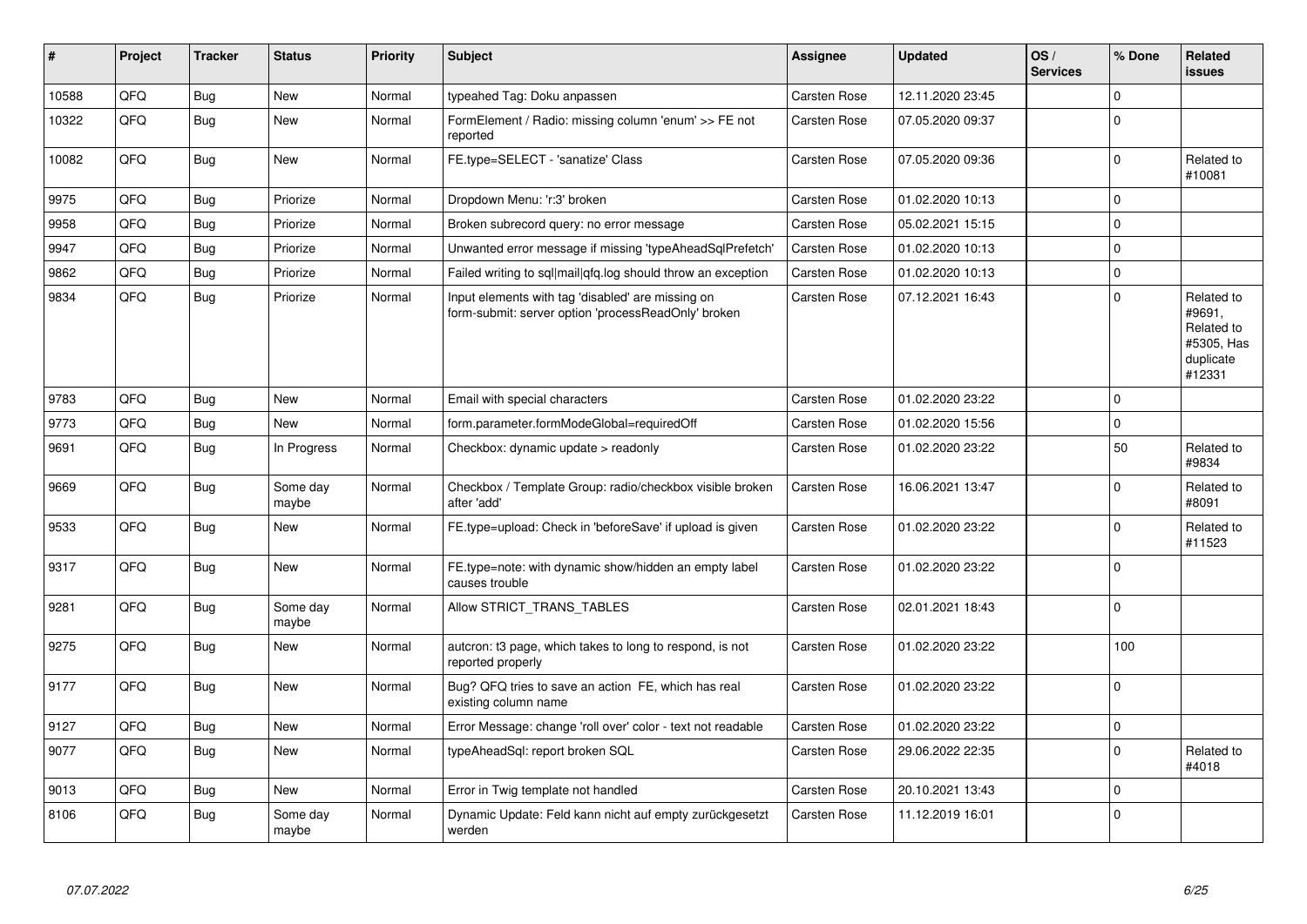| #    | <b>Project</b> | <b>Tracker</b> | <b>Status</b>     | <b>Priority</b> | <b>Subject</b>                                                                                                   | Assignee            | <b>Updated</b>   | OS/<br><b>Services</b> | % Done      | <b>Related</b><br>issues |
|------|----------------|----------------|-------------------|-----------------|------------------------------------------------------------------------------------------------------------------|---------------------|------------------|------------------------|-------------|--------------------------|
| 8049 | QFQ            | <b>Bug</b>     | <b>New</b>        | Normal          | FE.type=note, column 'value': text moves some pixel to top<br>after save                                         | Carsten Rose        | 01.02.2020 23:22 |                        | $\Omega$    |                          |
| 8037 | QFQ            | <b>Bug</b>     | Priorize          | Normal          | FE.type=upload (advanced mode): {{slaveld:V}} missing<br>during dynamic update                                   | Carsten Rose        | 01.02.2020 10:13 |                        | $\Omega$    |                          |
| 7890 | QFQ            | <b>Bug</b>     | New               | Normal          | FormElement 'required': extraButtonInfo not aligned                                                              | Carsten Rose        | 11.06.2021 21:17 |                        | $\Omega$    | Related to<br>#11517     |
| 7795 | QFQ            | Bug            | New               | Normal          | Readonly Form: Typeahead-Felder                                                                                  | Carsten Rose        | 01.02.2020 23:22 |                        | $\Omega$    | Related to<br>#10640     |
| 7685 | QFQ            | <b>Bug</b>     | <b>New</b>        | Normal          | Open FormElement from QFQ error message and save<br>modified record: error about missing {{formId:F}}            | Carsten Rose        | 01.02.2020 23:22 |                        | $\Omega$    |                          |
| 7656 | QFQ            | <b>Bug</b>     | Priorize          | Normal          | FE with required, 'pattern' and 'extraButtonLock': always<br>complain about missing value                        | Carsten Rose        | 01.02.2020 10:13 |                        | $\Omega$    |                          |
| 7616 | QFQ            | Bug            | Priorize          | Normal          | Selectlist with Enum & Dynamic Update                                                                            | Carsten Rose        | 01.02.2020 10:13 |                        | $\Omega$    |                          |
| 7574 | QFQ            | Bug            | <b>New</b>        | Normal          | Substitute error: form element not reported / dont parse<br>Form.note                                            | Carsten Rose        | 01.02.2020 23:21 |                        | $\Omega$    |                          |
| 7547 | QFQ            | <b>Bug</b>     | New               | Normal          | Error Message in afterSave: wrong parameter column<br>reported                                                   | Carsten Rose        | 01.02.2020 23:22 |                        | $\Omega$    |                          |
| 7524 | QFQ            | <b>Bug</b>     | <b>New</b>        | Normal          | QFQ throws a 'General Error' if 'fileadmin/protected/log/' is<br>not writeable                                   | Carsten Rose        | 01.02.2020 23:22 |                        | $\Omega$    |                          |
| 7513 | QFQ            | <b>Bug</b>     | <b>New</b>        | Normal          | Radios not correct aligned                                                                                       | Carsten Rose        | 01.02.2020 23:22 |                        | $\Omega$    |                          |
| 7512 | QFQ            | <b>Bug</b>     | <b>New</b>        | Normal          | FE: inputType=number >> 'pattern' is not respected                                                               | Carsten Rose        | 01.02.2020 23:22 |                        | $\Omega$    |                          |
| 7261 | QFQ            | <b>Bug</b>     | <b>New</b>        | Normal          | Report pathFilename for user without path, only the filename                                                     | <b>Carsten Rose</b> | 01.02.2020 23:21 |                        | $\Omega$    |                          |
| 7219 | QFQ            | <b>Bug</b>     | <b>New</b>        | Normal          | typeSheadSql / typeAheadSqlPrefetch: change to curly<br>braces                                                   | Carsten Rose        | 01.02.2020 23:21 |                        | $\Omega$    |                          |
| 7014 | QFQ            | Bug            | <b>New</b>        | Normal          | Sending invalid emails succeeds when<br>debug.redirectAllMailTo is set                                           | Carsten Rose        | 01.02.2020 23:21 |                        | $\Omega$    |                          |
| 7002 | QFQ            | <b>Bug</b>     | New               | Normal          | Dynamic Update: row does not disappear / appear                                                                  | Carsten Rose        | 01.02.2020 23:22 |                        | $\Omega$    |                          |
| 6912 | QFQ            | <b>Bug</b>     | <b>New</b>        | Normal          | error Message Var 'deadline' already set in SIP - in Form<br>with FE.value={{deadline:R:::{{deadlinePeriod:Y}}}} | Carsten Rose        | 01.02.2020 23:21 |                        | $\Omega$    |                          |
| 6677 | QFQ            | <b>Bug</b>     | New               | Normal          | Error message FE Action Element: no/wrong FE reference<br>who cause the problem.                                 | Carsten Rose        | 01.02.2020 23:21 |                        | $\Omega$    |                          |
| 6574 | QFQ            | Bug            | Priorize          | Normal          | gfg.log: Fehlermeldung wurde angezeigt, aber nicht geloggt                                                       | <b>Carsten Rose</b> | 01.02.2020 10:13 |                        | $\Omega$    |                          |
| 6483 | QFQ            | <b>Bug</b>     | New               | Normal          | R Store funktioniert nicht bei 'Report Notation' im FE                                                           | Carsten Rose        | 01.02.2020 23:21 |                        | $\mathbf 0$ |                          |
| 6462 | QFQ            | <b>Bug</b>     | New               | Normal          | File Upload: Nutzlose Fehlermeldung wenn Datei zu gross                                                          | Carsten Rose        | 01.02.2020 23:21 |                        | $\Omega$    | Related to<br>#6139      |
| 5991 | QFQ            | Bug            | Some day<br>maybe | Normal          | URLs with 'I' or long parameter are problematic                                                                  | Carsten Rose        | 01.02.2020 23:19 |                        | $\Omega$    |                          |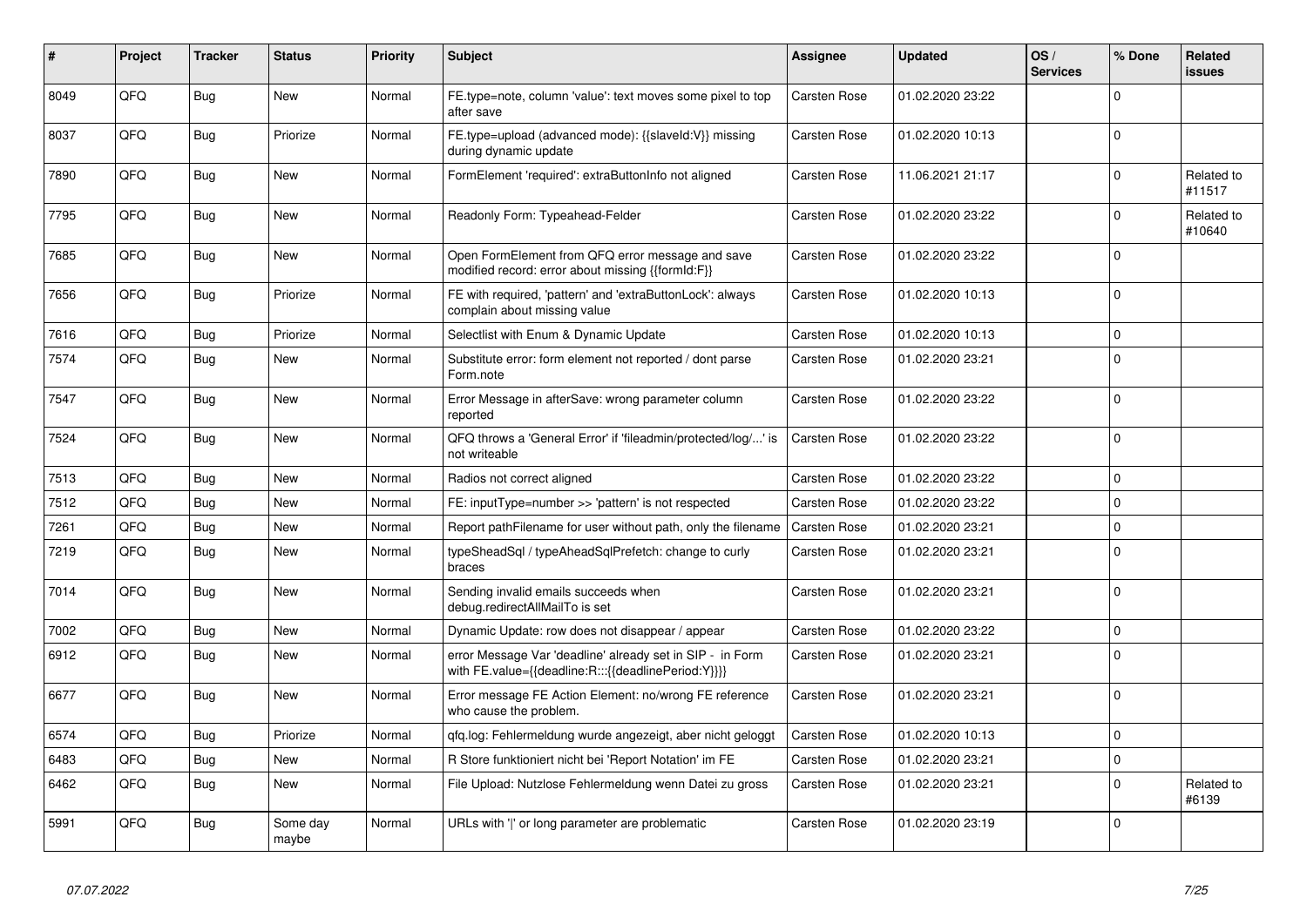| #    | Project | <b>Tracker</b> | <b>Status</b>     | <b>Priority</b> | <b>Subject</b>                                                                                                       | Assignee     | <b>Updated</b>   | OS/<br><b>Services</b> | % Done      | Related<br><b>issues</b>                       |
|------|---------|----------------|-------------------|-----------------|----------------------------------------------------------------------------------------------------------------------|--------------|------------------|------------------------|-------------|------------------------------------------------|
| 5768 | QFQ     | <b>Bug</b>     | Some day<br>maybe | Normal          | '{{pageLanguage:T}}' missing if QFQ is called via api                                                                | Carsten Rose | 01.02.2020 23:19 |                        | $\Omega$    |                                                |
| 5706 | QFQ     | <b>Bug</b>     | Some day<br>maybe | Normal          | upload: fileDestination needs to be sanatized                                                                        | Carsten Rose | 01.02.2020 23:19 |                        | $\mathbf 0$ |                                                |
| 5576 | QFQ     | Bug            | New               | Normal          | Using MySQL 'DROP' requires privilege - wich is not really<br>necessary.                                             | Carsten Rose | 01.02.2020 23:21 |                        | $\Omega$    |                                                |
| 5559 | QFQ     | Bug            | New               | Normal          | FE.type = Upload: 'accept' might contain variables                                                                   | Carsten Rose | 11.05.2020 21:23 |                        | $\mathbf 0$ |                                                |
| 5557 | QFQ     | <b>Bug</b>     | Some day<br>maybe | Normal          | Form load: STORE_RECORD filled, but should be empty                                                                  | Carsten Rose | 01.02.2020 23:19 |                        | $\Omega$    |                                                |
| 5305 | QFQ     | <b>Bug</b>     | New               | Normal          | Upload FormElement: nicht disabled by readonly Form                                                                  | Carsten Rose | 16.06.2021 13:43 |                        | $\Omega$    | Related to<br>#9347,<br>Related to<br>#9834    |
| 5021 | QFQ     | <b>Bug</b>     | Some day<br>maybe | Normal          | FE.typ=extra - during save displays error 'datum2' already<br>filled in STORE_SIP - the value is stored nevertheless | Carsten Rose | 01.02.2020 23:19 |                        | $\Omega$    | Related to<br>#3875                            |
| 4771 | QFQ     | <b>Bug</b>     | Some day<br>maybe | Normal          | gfg: select-down-values empty after save (edit-form for<br>program administrators)                                   | Carsten Rose | 01.02.2020 23:20 |                        | $\Omega$    | Related to<br>#4549, Has<br>duplicate<br>#4282 |
| 4756 | QFQ     | <b>Bug</b>     | New               | Normal          | Form dirty even nothing changes                                                                                      | Carsten Rose | 11.12.2019 16:16 |                        | $\mathbf 0$ |                                                |
| 4659 | QFQ     | <b>Bug</b>     | Some day<br>maybe | Normal          | infoButtonExtra                                                                                                      | Carsten Rose | 01.02.2020 23:20 |                        | $\mathbf 0$ |                                                |
| 4651 | QFQ     | <b>Bug</b>     | Some day<br>maybe | Normal          | "Loading document" Modal wird angezeigt bei uzhcd type=2<br>Ansicht                                                  | Carsten Rose | 01.02.2020 23:20 |                        | 0           |                                                |
| 4583 | QFQ     | <b>Bug</b>     | Some day<br>maybe | Normal          | Dynamic Update bei TypeAhead Feldern                                                                                 | Carsten Rose | 01.02.2020 23:19 |                        | $\mathbf 0$ |                                                |
| 4549 | QFQ     | <b>Bug</b>     | Some day<br>maybe | Normal          | TemplateGroups: FE.type SELECT loose selected value<br>after save                                                    | Carsten Rose | 01.02.2020 23:20 |                        | $\Omega$    | Related to<br>#4548,<br>Related to<br>#4771    |
| 4528 | QFQ     | <b>Bug</b>     | Some day<br>maybe | Normal          | extraButtonLock mit SQLAhead Bug                                                                                     | Carsten Rose | 01.02.2020 23:19 |                        | 0           |                                                |
| 4328 | QFQ     | <b>Bug</b>     | Some day<br>maybe | Normal          | Error Message: Show FE name/number on problems in FE                                                                 | Carsten Rose | 01.02.2020 23:20 |                        | $\mathbf 0$ |                                                |
| 4293 | QFQ     | <b>Bug</b>     | Some day<br>maybe | Normal          | Download broken if token 'd:' is missing - but no error<br>message                                                   | Carsten Rose | 11.12.2019 16:03 |                        | 0           | Related to<br>#7514                            |
| 4092 | QFQ     | Bug            | Some day<br>maybe | Normal          | 1) Logging verbessern wann welches FE warum ausgefuehrt<br>wird, 2) Documentation: Best Practice Template Group      | Carsten Rose | 01.02.2020 23:19 |                        | $\mathbf 0$ | Related to<br>#3504                            |
| 4008 | QFQ     | <b>Bug</b>     | Some day<br>maybe | Normal          | FormElemen.type=sendmail: wrong 'TO' if 'real<br>name <rea@mail.to>' is used</rea@mail.to>                           | Carsten Rose | 11.12.2019 16:03 |                        | $\mathbf 0$ |                                                |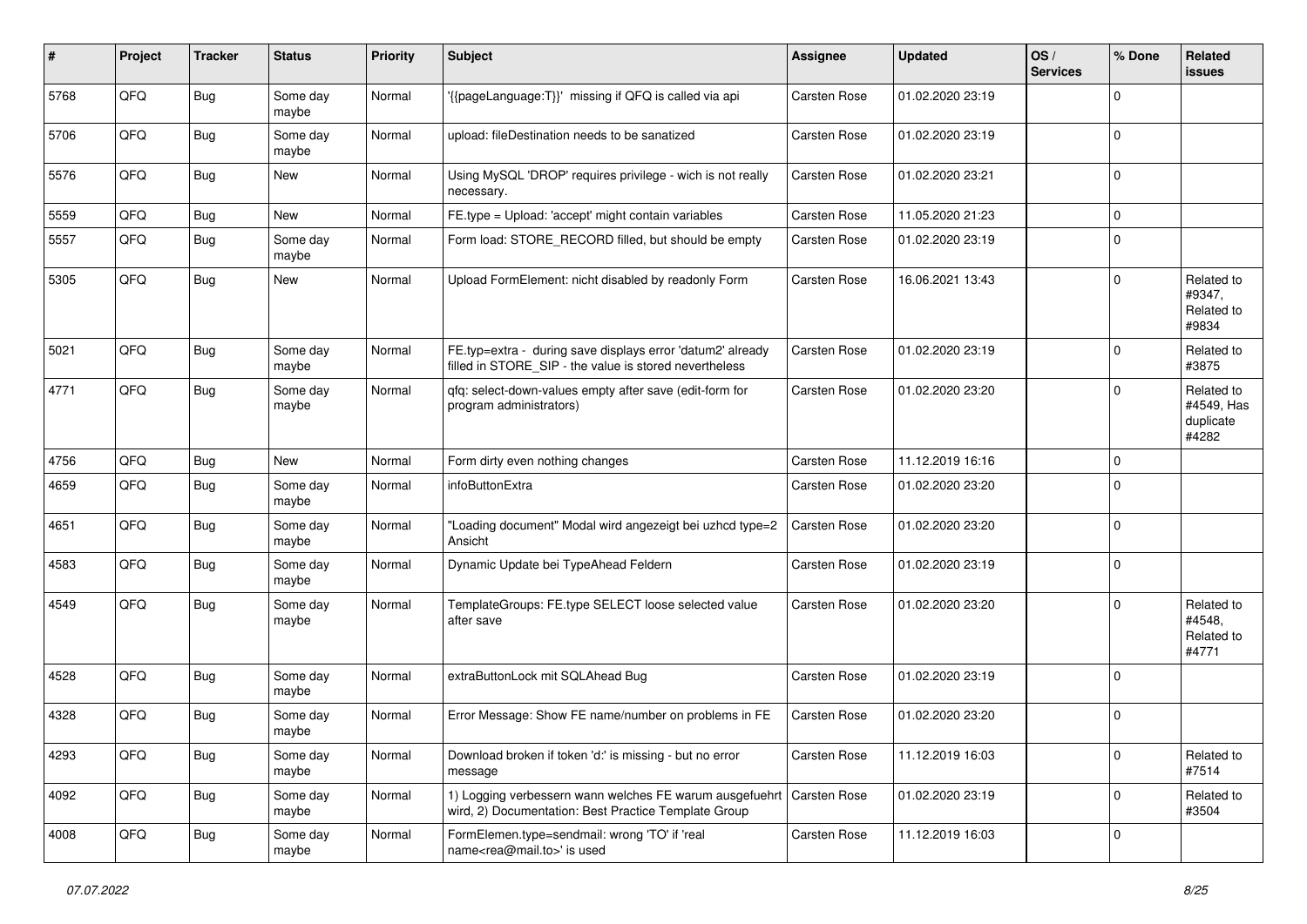| #     | Project | <b>Tracker</b> | <b>Status</b>     | <b>Priority</b> | <b>Subject</b>                                                                                                                | <b>Assignee</b>     | <b>Updated</b>   | OS/<br><b>Services</b> | % Done      | Related<br><b>issues</b>                     |
|-------|---------|----------------|-------------------|-----------------|-------------------------------------------------------------------------------------------------------------------------------|---------------------|------------------|------------------------|-------------|----------------------------------------------|
| 3895  | QFQ     | <b>Bug</b>     | Some day<br>maybe | Normal          | typeahead pedantic: on lehrkredit Idap webpass - if only one<br>person is in dropdown, such person can't be selected          | Carsten Rose        | 11.12.2019 16:03 |                        | $\Omega$    |                                              |
| 3882  | QFQ     | Bug            | Some day<br>maybe | Normal          | templateGroup: disable 'add' if limit is reached - funktioniert<br>nicht wenn bereits records existierten                     | Carsten Rose        | 11.12.2019 16:03 |                        | $\Omega$    |                                              |
| 3811  | QFQ     | <b>Bug</b>     | Some day<br>maybe | Normal          | Dynamic Update: extraButtonInfo - Text aktualisieren                                                                          | Carsten Rose        | 11.12.2019 16:03 |                        | $\Omega$    | Related to<br>#11517                         |
| 3782  | QFQ     | <b>Bug</b>     | Priorize          | Normal          | Bei fehlerhafter Eingabe (z.B. Datum) sollte das erwartete<br>Format angezeigt werden                                         | Carsten Rose        | 01.02.2020 10:13 |                        | $\Omega$    |                                              |
| 3750  | QFQ     | <b>Bug</b>     | Some day<br>maybe | Normal          | FE in a row: if one violates check, all are red                                                                               | Carsten Rose        | 11.12.2019 16:03 |                        | $\Omega$    |                                              |
| 3682  | QFQ     | <b>Bug</b>     | Some day<br>maybe | Normal          | Dynamic update: Radio buttons                                                                                                 | Carsten Rose        | 11.12.2019 16:02 |                        | $\Omega$    |                                              |
| 3588  | QFQ     | <b>Bug</b>     | Some day<br>maybe | Normal          | templateGroup: versteckte Elemente werden weiterhin<br>gespeichert.                                                           | Carsten Rose        | 11.12.2019 16:02 |                        | $\Omega$    |                                              |
| 3547  | QFQ     | <b>Bug</b>     | New               | Normal          | FE of type 'note' causes writing of empty fields.                                                                             | <b>Carsten Rose</b> | 01.02.2020 23:21 |                        | $\mathbf 0$ |                                              |
| 3349  | QFQ     | <b>Bug</b>     | Some day<br>maybe | Normal          | config.qfq.ini: a) vertraegt keine '=' im Value (z.B. Passwort),<br>b) Values sollten in ticks einschliessbar sein (spaces, ) | Carsten Rose        | 11.12.2019 16:02 |                        | $\Omega$    |                                              |
| 3130  | QFQ     | <b>Bug</b>     | Some day<br>maybe | Normal          | Debug Info's nicht korrekt nach 'New > Save'.                                                                                 | Carsten Rose        | 11.12.2019 16:03 |                        | $\Omega$    | Related to<br>#3253                          |
| 2643  | QFQ     | <b>Bug</b>     | Some day<br>maybe | Normal          | Zend / PHP Webinars anschauen                                                                                                 | Carsten Rose        | 01.02.2020 15:56 |                        | $\Omega$    |                                              |
| 7456  | QFQ     | <b>Bug</b>     | Some day<br>maybe | Low             | Todos in Code: solve or make ticket                                                                                           | Carsten Rose        | 16.09.2021 15:10 |                        | $\Omega$    |                                              |
| 11347 | QFQ     | <b>Bug</b>     | Feedback          | Normal          | If Bedingungen funktionieren nicht korrekt                                                                                    | Christoph Fuchs     | 21.03.2021 20:37 |                        | $\Omega$    |                                              |
| 3613  | QFQ     | <b>Bug</b>     | Some day<br>maybe | Normal          | note /note unchecked -> note div (col-md) wird weiterhin<br>gerendert                                                         | Elias Villiger      | 01.02.2020 23:19 |                        | 100         |                                              |
| 13716 | QFQ     | <b>Bug</b>     | New               | High            | Firefox ask to store username/password                                                                                        | Enis Nuredini       | 30.05.2022 09:31 |                        | $\Omega$    | Related to<br>#13827                         |
| 12066 | QFQ     | <b>Bug</b>     | New               | High            | enterAsSubmit: Forward wird nicht ausgeführt                                                                                  | Enis Nuredini       | 29.05.2022 09:23 |                        | 0           |                                              |
| 11630 | QFQ     | <b>Bug</b>     | Feedback          | High            | Bitte check ob CALL() in 20.11.0 noch so funktioniert wie in<br>20.4.1                                                        | Enis Nuredini       | 28.05.2022 13:45 |                        | $\Omega$    | Related to<br>#11325                         |
| 8891  | QFQ     | <b>Bug</b>     | New               | High            | formSubmitLog: do not log passwords                                                                                           | Enis Nuredini       | 25.03.2022 09:06 |                        | $\Omega$    |                                              |
| 14377 | QFQ     | <b>Bug</b>     | New               | Normal          | Documentation > General Tips: white page after migration                                                                      | Enis Nuredini       | 19.06.2022 16:37 |                        | $\pmb{0}$   |                                              |
| 14322 | QFQ     | <b>Bug</b>     | New               | Normal          | Form Load: by default no scroll (save & close should be<br>visible)                                                           | Enis Nuredini       | 15.06.2022 14:12 |                        | $\Omega$    | Related to<br>#14321,<br>Related to<br>#6232 |
| 13943 | QFG     | <b>Bug</b>     | Priorize          | Normal          | unable to find formgroup                                                                                                      | Enis Nuredini       | 28.05.2022 11:03 |                        | $\mathbf 0$ |                                              |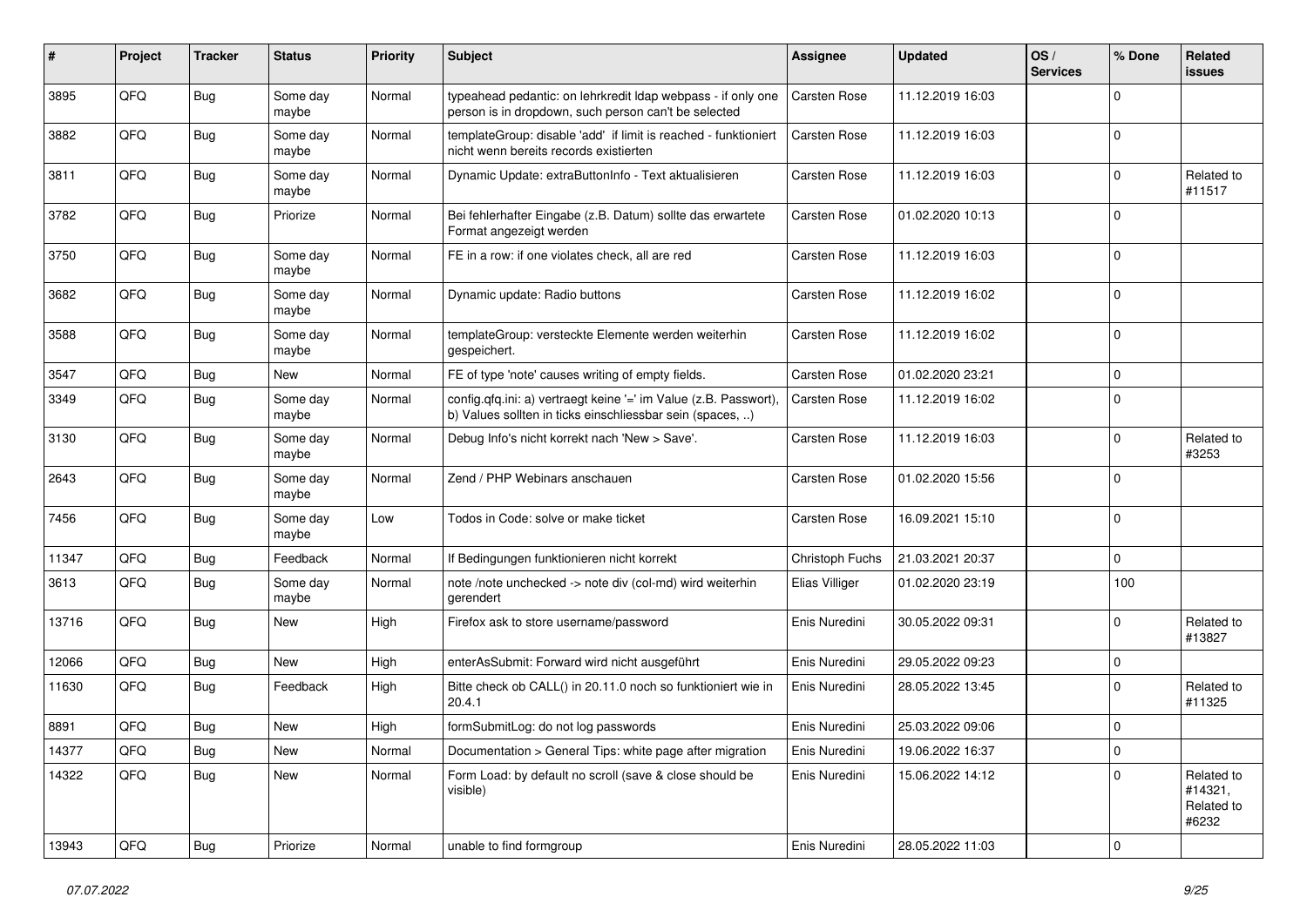| #     | Project | <b>Tracker</b> | <b>Status</b>     | <b>Priority</b> | <b>Subject</b>                                                           | Assignee          | <b>Updated</b>   | OS/<br><b>Services</b> | % Done      | Related<br><b>issues</b>                    |
|-------|---------|----------------|-------------------|-----------------|--------------------------------------------------------------------------|-------------------|------------------|------------------------|-------------|---------------------------------------------|
| 13899 | QFQ     | <b>Bug</b>     | ToDo              | Normal          | Selenium: zum laufen bringen                                             | Enis Nuredini     | 25.03.2022 10:24 |                        | $\mathbf 0$ |                                             |
| 13767 | QFQ     | Bug            | Feedback          | Normal          | date/time-picker: required shows up/down button orange                   | Enis Nuredini     | 16.05.2022 23:16 |                        | $\Omega$    |                                             |
| 12989 | QFQ     | Bug            | <b>New</b>        | Normal          | empty string does not trigger dynamic update                             | Enis Nuredini     | 28.05.2022 11:09 |                        | $\mathbf 0$ |                                             |
| 12508 | QFQ     | <b>Bug</b>     | In Progress       | High            | gfg Form: sendMail                                                       | Karin Niffeler    | 19.03.2022 17:48 |                        | $\mathbf 0$ |                                             |
| 8316  | QFQ     | Bug            | Feedback          | Normal          | Documentation/Behaviour for Nested Queries and<br>Record-Store confusing | Nicola Chiapolini | 20.11.2019 09:14 |                        | $\mathbf 0$ |                                             |
| 11850 | QFQ     | Feature        | <b>New</b>        | Urgent          | Wizard Form: basierend auf einer Tabelle eine Form<br>anlegen.           |                   | 03.05.2021 21:12 |                        | $\mathbf 0$ | Blocked by<br>#8082                         |
| 880   | QFQ     | Feature        | Some day<br>maybe | Urgent          | Security: PHP, SQL Injection, XSS                                        |                   | 03.05.2021 21:14 |                        | $\Omega$    | Related to<br>#14320                        |
| 10114 | QFQ     | Feature        | <b>New</b>        | High            | Symbol (Link): 'G:' (Glyphicon) replaced by 'i:' (icon)                  |                   | 07.12.2021 17:19 |                        | $\Omega$    | Related to<br>#3797,<br>Related to<br>#4194 |
| 12156 | QFQ     | Feature        | New               | Normal          | Form: Optional disable 'leave page'                                      |                   | 03.05.2021 20:45 |                        | $\Omega$    |                                             |
| 12135 | QFQ     | Feature        | <b>New</b>        | Normal          | Subrecord: Notiz                                                         |                   | 24.04.2021 16:58 |                        | $\mathbf 0$ |                                             |
| 12039 | QFQ     | Feature        | New               | Normal          | Missing htmlSpecialChar() in pre processing on form submit               |                   | 18.02.2021 00:09 |                        | $\Omega$    | Related to<br>#14320                        |
| 12038 | QFQ     | Feature        | <b>New</b>        | Normal          | a) STORE_VAR: filenameOnlyStripUniq, b) SP:<br>QSTRIPUNIQ()              |                   | 17.02.2021 23:55 |                        | $\Omega$    |                                             |
| 11716 | QFQ     | Feature        | <b>New</b>        | Normal          | Form an beliebiger Stelle im Report anzeigen                             |                   | 09.12.2020 09:47 |                        | $\Omega$    |                                             |
| 11535 | QFQ     | Feature        | <b>New</b>        | Normal          | Ability to create SQL columns in frontend QFQ forms                      |                   | 17.11.2020 12:11 |                        | $\mathbf 0$ |                                             |
| 11534 | QFQ     | Feature        | <b>New</b>        | Normal          | Report: Action on selected rows - Table batchprocessing<br>feature       |                   | 18.11.2020 08:15 |                        | $\Omega$    |                                             |
| 10874 | QFQ     | Feature        | <b>New</b>        | Normal          | Erstellen eines Foreign Keys in der Tabelle "FormElement"                |                   | 13.07.2020 10:11 |                        | $\Omega$    |                                             |
| 10763 | QFQ     | Feature        | <b>New</b>        | Normal          | form accessed and submitted despite logout?                              |                   | 16.06.2020 11:43 |                        | $\mathbf 0$ |                                             |
| 10738 | QFQ     | Feature        | Some day<br>maybe | Normal          | CORS headers for external API requests                                   |                   | 10.06.2020 14:00 |                        | $\Omega$    |                                             |
| 10384 | QFQ     | Feature        | <b>New</b>        | Normal          | Parameter Exchange QFQ Instances                                         |                   | 07.05.2020 09:38 |                        | $\mathbf 0$ |                                             |
| 10345 | QFQ     | Feature        | <b>New</b>        | Normal          | Templates - Patterns QFQ Style                                           |                   | 03.05.2021 21:01 |                        | $\mathbf 0$ | Related to<br>#10713                        |
| 9853  | QFQ     | Feature        | New               | Normal          | Check das SQL / QFQ / Mail Logfile geschrieben wird                      |                   | 09.01.2020 11:15 |                        | $\mathbf 0$ |                                             |
| 8056  | QFQ     | Feature        | Some day<br>maybe | Normal          | Termin Organisation (Reservation)                                        |                   | 01.02.2020 23:19 |                        | $\Omega$    | Related to<br>#8658                         |
| 7921  | QFQ     | Feature        | Some day<br>maybe | Normal          | Rest API Export: URL kuerzer machen                                      |                   | 01.02.2020 23:19 |                        | $\Omega$    |                                             |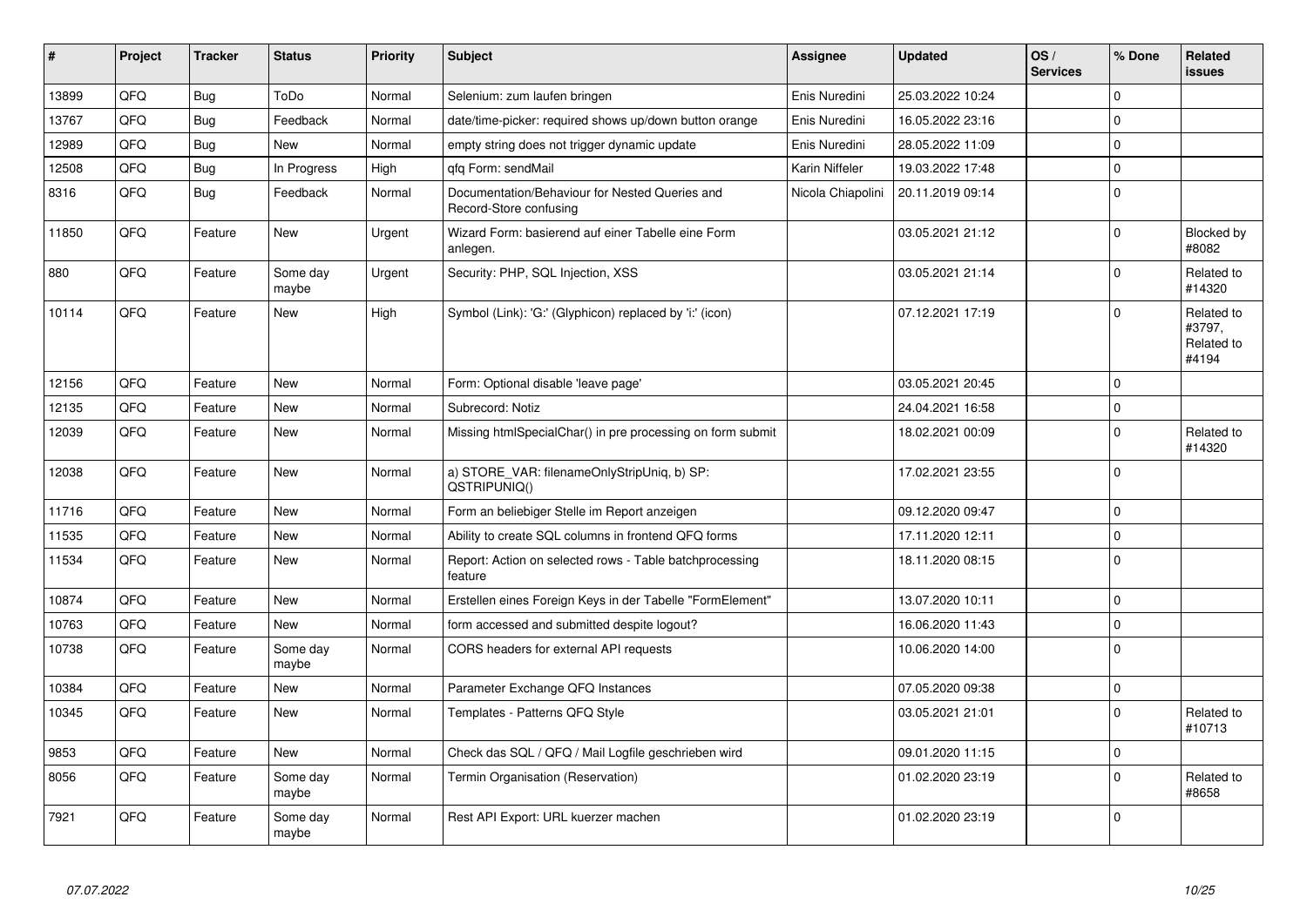| $\vert$ # | Project | <b>Tracker</b> | <b>Status</b>     | <b>Priority</b> | <b>Subject</b>                                                                   | Assignee | <b>Updated</b>   | OS/<br><b>Services</b> | % Done      | Related<br><b>issues</b> |
|-----------|---------|----------------|-------------------|-----------------|----------------------------------------------------------------------------------|----------|------------------|------------------------|-------------|--------------------------|
| 7278      | QFQ     | Feature        | Some day<br>maybe | Normal          | Form: Wert vordefinieren der immer gesetzt wird                                  |          | 02.05.2021 09:27 |                        | $\Omega$    |                          |
| 7229      | QFQ     | Feature        | Some day<br>maybe | Normal          | New FormElement.type: Button                                                     |          | 01.02.2021 12:32 |                        | $\Omega$    |                          |
| 7108      | QFQ     | Feature        | Some day<br>maybe | Normal          | <b>QFQ Wrap Elements</b>                                                         |          | 11.12.2019 16:01 |                        | $\Omega$    |                          |
| 7106      | QFQ     | Feature        | Some day<br>maybe | Normal          | Beispiel Nummerierung von Rows in Report                                         |          | 11.12.2019 16:01 |                        | $\Omega$    |                          |
| 7105      | QFQ     | Feature        | Some day<br>maybe | Normal          | Beispiel wie man in einer zweiten Tabelle speichert.                             |          | 11.12.2019 16:01 |                        | $\Omega$    |                          |
| 7104      | QFQ     | Feature        | Some day<br>maybe | Normal          | Manual: hint about escaping if '\r' appears in mail body                         |          | 11.12.2019 16:01 |                        | $\Omega$    |                          |
| 7100      | QFQ     | Feature        | Some day<br>maybe | Normal          | Download: log access, max downloads, time limit                                  |          | 01.02.2020 23:19 |                        | 0           |                          |
| 6992      | QFQ     | Feature        | Some day<br>maybe | Normal          | DB exception: Syntax Highlight                                                   |          | 11.12.2019 16:01 |                        | $\Omega$    | Related to<br>#5450      |
| 6704      | QFQ     | Feature        | Some day<br>maybe | Normal          | Upload Mode: Bilder in Notizen rechts sollen aktuellen<br>Upload repräsentieren. |          | 01.02.2020 23:19 |                        | $\Omega$    | Related to<br>#3264      |
| 6515      | QFQ     | Feature        | Some day<br>maybe | Normal          | Formular: Felder dynamisch ein/ausblenden                                        |          | 11.12.2019 16:02 |                        | $\mathbf 0$ |                          |
| 6299      | QFQ     | Feature        | Some day<br>maybe | Normal          | Attack detection: log table with invalid SIP access                              |          | 11.12.2019 16:02 |                        | $\Omega$    | Related to<br>#3947      |
| 6288      | QFQ     | Feature        | Some day<br>maybe | Normal          | Best Practice: Erklaeren wie man ein Formular ganz in<br>'weiss' erstellen kann  |          | 11.12.2019 16:02 |                        | $\Omega$    |                          |
| 6084      | QFQ     | Feature        | Some day<br>maybe | Normal          | New escape type: 'D' - convert date                                              |          | 01.02.2020 23:19 |                        | 0           |                          |
| 6083      | QFQ     | Feature        | Some day<br>maybe | Normal          | Dynamic Update: Value Check via SQL                                              |          | 11.12.2019 16:02 |                        | 0           |                          |
| 5923      | QFQ     | Feature        | Some day<br>maybe | Normal          | fillStoreSystemBySqlLate                                                         |          | 01.02.2020 23:19 |                        | $\Omega$    |                          |
| 5895      | QFQ     | Feature        | Some day<br>maybe | Normal          | Tutorial: List of all QFQ Features                                               |          | 01.02.2020 23:19 |                        | $\Omega$    |                          |
| 5893      | QFQ     | Feature        | Some day<br>maybe | Normal          | Edit on double-click                                                             |          | 01.02.2020 23:19 |                        | $\Omega$    | Related to<br>#5894      |
| 5892      | QFQ     | Feature        | Some day<br>maybe | Normal          | QFQ should use T3 API to manipulate FE GROUP<br>membership                       |          | 01.02.2020 23:20 |                        | 0           |                          |
| 5851      | QFQ     | Feature        | Some day<br>maybe | Normal          | Queue System implementieren: MQTT, RabbitMQ                                      |          | 01.02.2020 23:20 |                        | $\Omega$    | Related to<br>#5715      |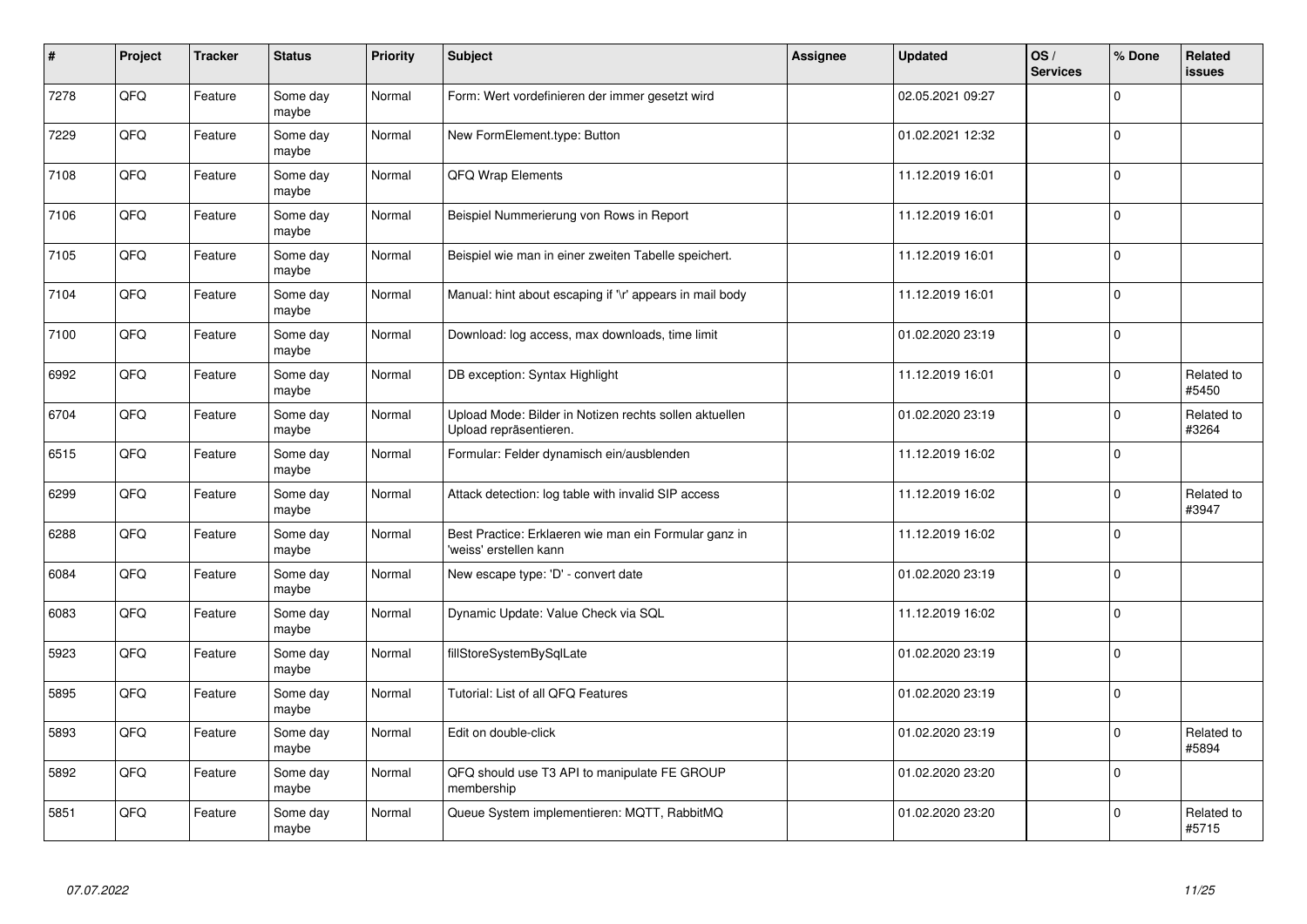| $\pmb{\#}$ | Project | <b>Tracker</b> | <b>Status</b>     | <b>Priority</b> | <b>Subject</b>                                                                                                                                                | <b>Assignee</b> | <b>Updated</b>   | OS/<br><b>Services</b> | % Done   | Related<br>issues    |
|------------|---------|----------------|-------------------|-----------------|---------------------------------------------------------------------------------------------------------------------------------------------------------------|-----------------|------------------|------------------------|----------|----------------------|
| 5850       | QFQ     | Feature        | Some day<br>maybe | Normal          | Deployment: In QFQ Doc best practice fuer zeitgemaesses<br>Deployment beschreiben                                                                             |                 | 01.02.2020 23:20 |                        | $\Omega$ |                      |
| 5805       | QFQ     | Feature        | Some day<br>maybe | Normal          | TypeAHead SQL value instead of key stored                                                                                                                     |                 | 01.02.2020 23:19 |                        | $\Omega$ | Related to<br>#5444  |
| 5783       | QFQ     | Feature        | Some day<br>maybe | Normal          | <b>BPMN View/Edit</b>                                                                                                                                         |                 | 11.12.2019 16:02 |                        | $\Omega$ |                      |
| 5455       | QFQ     | Feature        | Some day<br>maybe | Normal          | Mail Redirects grld abhaengig                                                                                                                                 |                 | 01.02.2020 23:20 |                        | $\Omega$ |                      |
| 5452       | QFQ     | Feature        | Some day<br>maybe | Normal          | Thumbnails from PDF: bad quality                                                                                                                              |                 | 01.02.2020 23:20 |                        | 0        |                      |
| 5342       | QFQ     | Feature        | Some day<br>maybe | Normal          | link - with HTML Attributes                                                                                                                                   |                 | 01.02.2020 23:20 |                        | $\Omega$ | Related to<br>#14077 |
| 5160       | QFQ     | Feature        | Some day<br>maybe | Normal          | QFQ collaborative / together.js, ShareJS, y-js, collaborative,                                                                                                |                 | 11.12.2019 16:02 |                        | $\Omega$ |                      |
| 5129       | QFQ     | Feature        | Some day<br>maybe | Normal          | Reports: SQL fuer x Achse und y Achse                                                                                                                         |                 | 11.12.2019 16:02 |                        | $\Omega$ |                      |
| 4974       | QFQ     | Feature        | Some day<br>maybe | Normal          | Long polling - inform all listening clients of changes                                                                                                        |                 | 11.12.2019 16:02 |                        | $\Omega$ |                      |
| 4816       | QFQ     | Feature        | Some day<br>maybe | Normal          | Templates for QFQ Reports (Tables, Radios, )                                                                                                                  |                 | 01.02.2020 23:20 |                        | $\Omega$ |                      |
| 4719       | QFQ     | Feature        | Some day<br>maybe | Normal          | Custom Message in Client in case of 'Browser tab close,<br>modification will be lost'                                                                         |                 | 01.02.2020 23:20 |                        | 0        |                      |
| 4640       | QFQ     | Feature        | Some day<br>maybe | Normal          | Rename System Forms                                                                                                                                           |                 | 01.02.2020 23:20 |                        | $\Omega$ |                      |
| 4627       | QFQ     | Feature        | Some day<br>maybe | Normal          | dbupdate: all tables - check 'create', 'modified' if it is possible<br>to change to default 'CURRENT_TIMESTAMP' and modified<br>'ON UPDATE CURRENT_TIMESTAMP' |                 | 01.02.2020 23:20 |                        | $\Omega$ |                      |
| 4626       | QFQ     | Feature        | Some dav<br>maybe | Normal          | Mobile View: 'classBody=qfq-form-right' makes no sense                                                                                                        |                 | 01.02.2020 23:20 |                        | $\Omega$ |                      |
| 4551       | QFQ     | Feature        | Some day<br>maybe | Normal          | Set 'pills' via dynamicUpdate to show/hide/disabled                                                                                                           |                 | 01.02.2020 23:20 |                        | 0        | Related to<br>#3752  |
| 4536       | QFQ     | Feature        | Some day<br>maybe | Normal          | FE upload: problem with delete if mutliple uploads an<br>FE.name="                                                                                            |                 | 01.02.2020 23:20 |                        | $\Omega$ |                      |
| 4446       | QFQ     | Feature        | Some day<br>maybe | Normal          | New FE get same feldContainerId as last modifed FE                                                                                                            |                 | 01.02.2020 23:20 |                        | $\Omega$ |                      |
| 4445       | QFQ     | Feature        | Some day<br>maybe | Normal          | template group: Option to simulate fieldset                                                                                                                   |                 | 28.06.2021 14:11 |                        | $\Omega$ |                      |
| 4444       | QFQ     | Feature        | Some day<br>maybe | Normal          | FE.type=upload: detect mime type                                                                                                                              |                 | 11.12.2019 16:02 |                        | $\Omega$ | Related to<br>#4303  |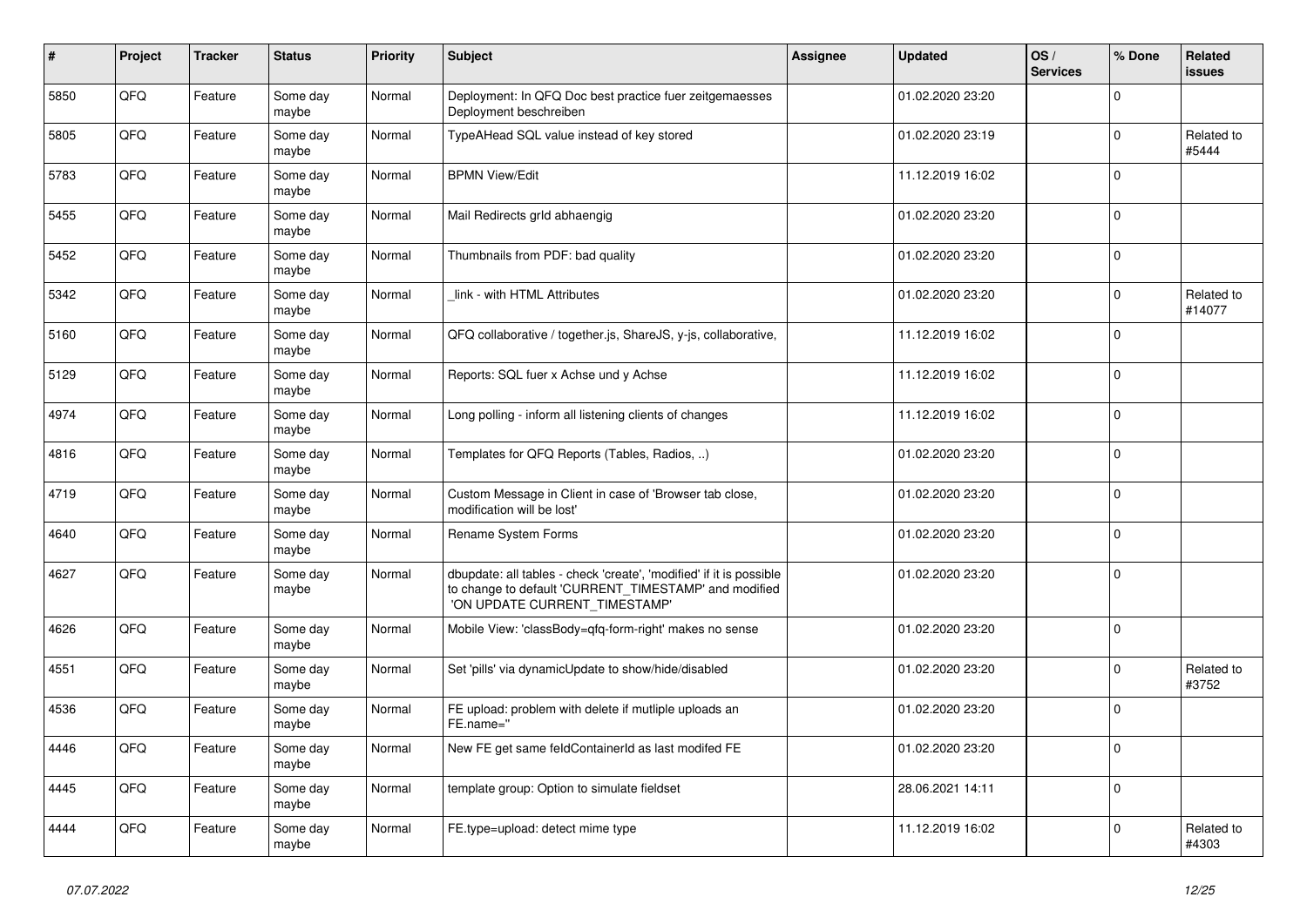| $\sharp$ | Project | <b>Tracker</b> | <b>Status</b>     | <b>Priority</b> | Subject                                                                                                                                                  | <b>Assignee</b> | <b>Updated</b>   | OS/<br><b>Services</b> | % Done      | Related<br><b>issues</b>                    |
|----------|---------|----------------|-------------------|-----------------|----------------------------------------------------------------------------------------------------------------------------------------------------------|-----------------|------------------|------------------------|-------------|---------------------------------------------|
| 4443     | QFQ     | Feature        | Some day<br>maybe | Normal          | Form: multiple secondary tables                                                                                                                          |                 | 01.02.2020 23:20 |                        | $\mathbf 0$ |                                             |
| 4442     | QFQ     | Feature        | Some day<br>maybe | Normal          | Special Column Name: _link - new symbol G (Glyph) to<br>choose any available symbol                                                                      |                 | 11.12.2019 16:02 |                        | 0           |                                             |
| 4440     | QFQ     | Feature        | Some day<br>maybe | Normal          | Manual.rst: explain how to. expand PHP Session to 4h                                                                                                     |                 | 11.12.2019 16:02 |                        | $\mathbf 0$ |                                             |
| 4439     | QFQ     | Feature        | Some day<br>maybe | Normal          | Log: report all actions fired by an FE Element, incl. the<br>original directive (slaveld, sqllnsert, )                                                   |                 | 01.02.2020 23:20 |                        | $\mathbf 0$ | Related to<br>#4432,<br>Related to<br>#5458 |
| 4435     | QFQ     | Feature        | Some day<br>maybe | Normal          | Report: striptags - specify allowed tags                                                                                                                 |                 | 01.02.2020 23:20 |                        | $\Omega$    |                                             |
| 4433     | QFQ     | Feature        | Some day<br>maybe | Normal          | Log when SIP will be destroyed by QFQ for any (security)<br>reason                                                                                       |                 | 01.02.2020 23:20 |                        | $\Omega$    | Related to<br>#4432,<br>Related to<br>#5458 |
| 4194     | QFQ     | Feature        | In Progress       | Normal          | Bootstrap 4 ist jetzt offiziel                                                                                                                           |                 | 03.05.2021 20:47 |                        | $\mathbf 0$ | Related to<br>#10114                        |
| 4027     | QFQ     | Feature        | Some day<br>maybe | Normal          | Missing: orange 'check' / 'bullet'                                                                                                                       |                 | 11.12.2019 16:03 |                        | $\Omega$    |                                             |
| 3880     | QFQ     | Feature        | Some day<br>maybe | Normal          | Form 'Form': anlegen einer Tabelle                                                                                                                       |                 | 14.01.2021 10:12 |                        | $\mathbf 0$ |                                             |
| 3879     | QFQ     | Feature        | Some day<br>maybe | Normal          | Form 'FormElement': Beim Feld 'name' rechts in der Notiz<br>einen Link einblenden - a) aktuelle Definition anzeigen, b)<br>Spalte in der Tabelle anlegen |                 | 11.12.2019 16:03 |                        | $\Omega$    |                                             |
| 3878     | QFQ     | Feature        | Some day<br>maybe | Normal          | Form 'FormElement': Spalte 'name' typeAhead mit<br>Spaltennamen der Primarytable.                                                                        |                 | 11.12.2019 16:03 |                        | $\mathbf 0$ |                                             |
| 3646     | QFQ     | Feature        | Some day<br>maybe | Normal          | Moeglichkeit HTML Tags in Reports auszugeben (zu<br>enkodieren: htmlspecialchars)                                                                        |                 | 11.12.2019 16:02 |                        | $\mathbf 0$ | Related to<br>#14320                        |
| 3617     | QFQ     | Feature        | Some day<br>maybe | Normal          | Load javascripts at bottom                                                                                                                               |                 | 11.12.2019 16:02 |                        | $\mathbf 0$ |                                             |
| 3495     | QFQ     | Feature        | Some day<br>maybe | Normal          | Predifined Parameter werden nicht in '+' (add new record)<br>SIP gerendert.                                                                              |                 | 11.12.2019 16:02 |                        | $\mathbf 0$ |                                             |
| 2950     | QFQ     | Feature        | Some day<br>maybe | Normal          | Inhalt QFQ Records als File                                                                                                                              |                 | 11.12.2019 16:03 |                        | 0           |                                             |
| 1623     | QFG     | Feature        | Some day<br>maybe | Normal          | RealURL                                                                                                                                                  |                 | 11.12.2019 16:03 |                        | 30          |                                             |
| 1510     | QFQ     | Feature        | Some day<br>maybe | Normal          | jquery von google laden, falls das nicht geht lokal                                                                                                      |                 | 11.12.2019 16:03 |                        | $\mathbf 0$ |                                             |
| 1253     | QFG     | Feature        | Some day<br>maybe | Normal          | QF: Colorpicker                                                                                                                                          |                 | 11.12.2019 16:03 |                        | 0           |                                             |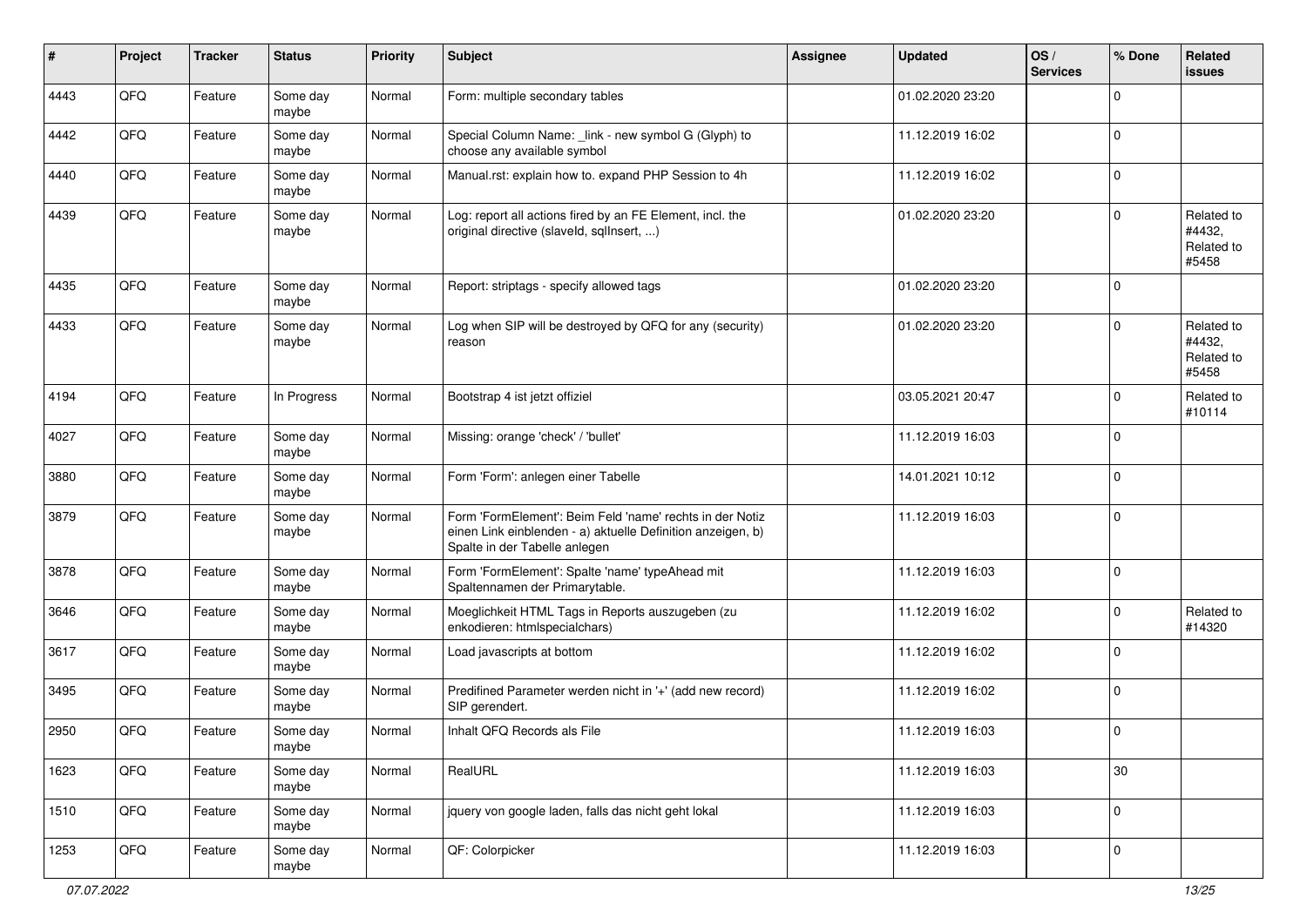| #     | Project | <b>Tracker</b> | <b>Status</b>     | <b>Priority</b> | Subject                                                                                                      | <b>Assignee</b> | <b>Updated</b>   | OS/<br><b>Services</b> | % Done      | Related<br>issues                                                      |
|-------|---------|----------------|-------------------|-----------------|--------------------------------------------------------------------------------------------------------------|-----------------|------------------|------------------------|-------------|------------------------------------------------------------------------|
| 1251  | QFQ     | Feature        | Some day<br>maybe | Normal          | QF: Combo                                                                                                    |                 | 11.12.2019 16:03 |                        | $\mathbf 0$ |                                                                        |
| 1234  | QFQ     | Feature        | Some day<br>maybe | Normal          | QF: Record numbering: Im Grid soll in Spalte 1 optional die<br>laufende Nummer der Records angezeigt werden. |                 | 01.02.2020 23:20 |                        | $\mathbf 0$ |                                                                        |
| 955   | QFQ     | Feature        | Some day<br>maybe | Normal          | QF: Notizen vor/nach dem Form                                                                                |                 | 01.02.2020 23:20 |                        | $\Omega$    |                                                                        |
| 3567  | QFQ     | Feature        | Some day<br>maybe | Low             | 'Save', 'Close', 'New' als FormElement                                                                       |                 | 11.12.2019 16:02 |                        | $\mathbf 0$ |                                                                        |
| 14185 | QFQ     | Feature        | <b>New</b>        | Normal          | External/Autocron.php - better suitable directory                                                            | Support: System | 28.05.2022 11:03 |                        | $\mathbf 0$ |                                                                        |
| 9548  | QFQ     | Feature        | Feedback          | High            | FormElement: Pattern mismatch - optional report only on<br>focus lost                                        | Benjamin Baer   | 03.05.2021 21:14 |                        | $\mathbf 0$ |                                                                        |
| 7602  | QFQ     | Feature        | ToDo              | High            | Multi Select: with checkboxes                                                                                | Benjamin Baer   | 22.03.2022 09:07 |                        | $\mathbf 0$ |                                                                        |
| 12556 | QFQ     | Feature        | New               | Normal          | Pills Title: colored = static or dynamic on allrequiredgiven                                                 | Benjamin Baer   | 19.03.2022 17:49 |                        | $\mathbf 0$ |                                                                        |
| 12490 | QFQ     | Feature        | New               | Normal          | Loading Plugins in QFQ - see what tinymce does. (lazy<br>loading)                                            | Benjamin Baer   | 08.06.2022 10:37 |                        | $\mathbf 0$ | Related to<br>#12611,<br>Related to<br>#10013,<br>Related to<br>#7732  |
| 12476 | QFQ     | Feature        | New               | Normal          | clearMe: a) should trigger 'dirty', b) sticky on textarea resize                                             | Benjamin Baer   | 04.01.2022 08:40 |                        | $\mathbf 0$ | Related to<br>#9528                                                    |
| 10003 | QFQ     | Feature        | Priorize          | Normal          | fieldset: stronger visualize group                                                                           | Benjamin Baer   | 12.02.2020 08:13 |                        | $\Omega$    |                                                                        |
| 9135  | QFQ     | Feature        | Priorize          | Normal          | Progress Bar generic / replace old hourglass download<br>popup                                               | Benjamin Baer   | 03.01.2022 07:43 |                        | $\Omega$    |                                                                        |
| 9130  | QFQ     | Feature        | Some day<br>maybe | Normal          | tablesorter: Automatic Row numbering / Zeilenummer                                                           | Benjamin Baer   | 01.02.2020 23:22 |                        | $\mathbf 0$ |                                                                        |
| 8522  | QFQ     | Feature        | Some day<br>maybe | Normal          | build QFQ - npm warnings                                                                                     | Benjamin Baer   | 01.02.2020 23:19 |                        | 50          |                                                                        |
| 7965  | QFQ     | Feature        | Priorize          | Normal          | Input type 'text' with visual format - currency                                                              | Benjamin Baer   | 03.01.2022 07:45 |                        | $\mathbf 0$ |                                                                        |
| 7732  | QFG     | Feature        | Some day<br>maybe | Normal          | Javascript: Lazy Loading der add on libs                                                                     | Benjamin Baer   | 08.06.2022 10:38 |                        | $\Omega$    | Related to<br>#12611,<br>Related to<br>#12490,<br>Related to<br>#10013 |
| 7730  | QFQ     | Feature        | Priorize          | Normal          | SELECT Box: title in between                                                                                 | Benjamin Baer   | 01.02.2020 23:22 |                        | $\mathbf 0$ |                                                                        |
| 6972  | QFQ     | Feature        | Some day<br>maybe | Normal          | Fabric Clipboard / cross browser tab                                                                         | Benjamin Baer   | 01.02.2020 23:21 |                        | $\mathbf 0$ |                                                                        |
| 6970  | QFG     | Feature        | Some day<br>maybe | Normal          | tablesorter: default fuer 'sortReset' aendern von 'Ctrl' zu 'Alt'                                            | Benjamin Baer   | 01.02.2020 23:21 |                        | $\mathbf 0$ |                                                                        |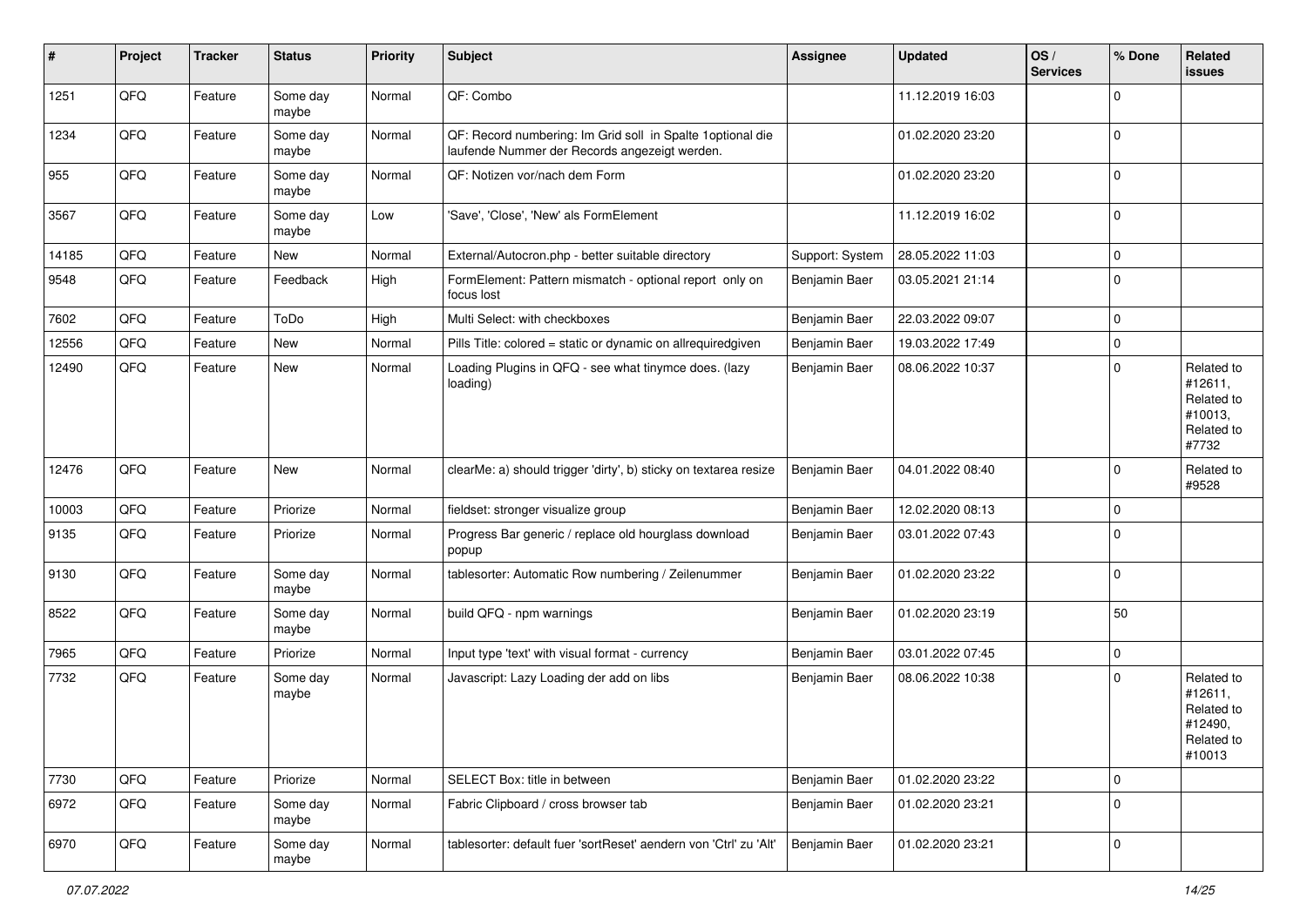| #     | <b>Project</b> | <b>Tracker</b> | <b>Status</b>     | <b>Priority</b> | <b>Subject</b>                                                                                                                                       | Assignee      | <b>Updated</b>   | OS/<br><b>Services</b> | % Done              | Related<br><b>issues</b>                                               |
|-------|----------------|----------------|-------------------|-----------------|------------------------------------------------------------------------------------------------------------------------------------------------------|---------------|------------------|------------------------|---------------------|------------------------------------------------------------------------|
| 6870  | QFQ            | Feature        | Priorize          | Normal          | Click on 'link' triggers an API call                                                                                                                 | Benjamin Baer | 03.01.2022 08:25 |                        | $\mathbf 0$         |                                                                        |
| 6801  | QFQ            | Feature        | Priorize          | Normal          | Fabric: Maximize / FullIscreen                                                                                                                       | Benjamin Baer | 21.03.2022 09:56 |                        | $\mathsf{O}\xspace$ |                                                                        |
| 6224  | QFQ            | Feature        | Priorize          | Normal          | Dynamic update: fade in/out fields                                                                                                                   | Benjamin Baer | 21.03.2022 09:50 |                        | $\mathbf 0$         |                                                                        |
| 5562  | QFQ            | Feature        | Priorize          | Normal          | Drag'n'Drop fuer Uploads                                                                                                                             | Benjamin Baer | 21.03.2022 09:52 |                        | $\mathbf 0$         | Related to<br>#9706                                                    |
| 5389  | QFQ            | Feature        | Some day<br>maybe | Normal          | QFQ Design: Multline label / note                                                                                                                    | Benjamin Baer | 01.02.2020 23:19 |                        | $\mathbf 0$         |                                                                        |
| 5366  | QFQ            | Feature        | Priorize          | Normal          | Saving with keyboard shortcuts                                                                                                                       | Benjamin Baer | 21.03.2022 09:47 |                        | $\mathbf 0$         |                                                                        |
| 5024  | QFQ            | Feature        | Some day<br>maybe | Normal          | Fabric: Generate PDF with edits                                                                                                                      | Benjamin Baer | 01.02.2020 23:20 |                        | $\mathbf 0$         | Related to<br>#10704                                                   |
| 4420  | QFQ            | Feature        | Some day<br>maybe | Normal          | Client: Local Storage - store the changes of a form, local in<br>the browser.                                                                        | Benjamin Baer | 11.12.2019 16:02 |                        | $\mathbf 0$         |                                                                        |
| 3692  | QFQ            | Feature        | Some day<br>maybe | Normal          | QFQ Webseite                                                                                                                                         | Benjamin Baer | 11.12.2019 16:02 |                        | $\mathsf{O}\xspace$ | Related to<br>#5033                                                    |
| 3415  | QFQ            | Feature        | Some day<br>maybe | Normal          | FE Login Box Templatefile                                                                                                                            | Benjamin Baer | 11.12.2019 16:02 |                        | $\mathsf{O}\xspace$ |                                                                        |
| 14187 | QFQ            | Feature        | New               | High            | gfg.log: show current URL                                                                                                                            | Carsten Rose  | 28.05.2022 11:02 |                        | $\mathbf 0$         | Related to<br>#13933,<br>Related to<br>#12532,<br>Related to<br>#11893 |
| 12544 | QFQ            | Feature        | New               | High            | a) ' AS _link' new also as ' AS _format', b) sortierung via   Carsten Rose<br>'display: none;', c) ' format' benoeitgt nicht zwingend<br>u/U/p/m/z/d |               | 14.12.2021 16:03 |                        | $\mathbf 0$         |                                                                        |
| 12532 | QFQ            | Feature        | <b>New</b>        | High            | SIP-Parameter bei Seitenaufruf in Browser-Console<br>anzeigen                                                                                        | Carsten Rose  | 07.12.2021 17:19 |                        | $\mathbf 0$         | Related to<br>#11893,<br>Related to<br>#14187                          |
| 12186 | QFQ            | Feature        | <b>New</b>        | High            | TinyMCE Config für Objekte                                                                                                                           | Carsten Rose  | 07.12.2021 17:19 |                        | $\mathbf 0$         | <b>Blocks</b><br>#12632                                                |
| 11893 | QFQ            | Feature        | <b>New</b>        | High            | Broken SIP: a) only report one time, b) only report in main<br>column                                                                                | Carsten Rose  | 12.05.2021 12:13 |                        | $\Omega$            | Related to<br>#12532,<br>Related to<br>#14187                          |
| 9517  | QFQ            | Feature        | In Progress       | High            | Input multiple tags with typeahead                                                                                                                   | Carsten Rose  | 03.05.2021 21:14 |                        | 40                  | Related to<br>#10150                                                   |
| 8962  | QFQ            | Feature        | <b>New</b>        | High            | allow for form fields with identical names                                                                                                           | Carsten Rose  | 03.05.2021 21:14 |                        | $\mathbf 0$         |                                                                        |
| 8204  | QFQ            | Feature        | Priorize          | High            | Position 'required mark'                                                                                                                             | Carsten Rose  | 16.06.2021 13:44 |                        | $\pmb{0}$           |                                                                        |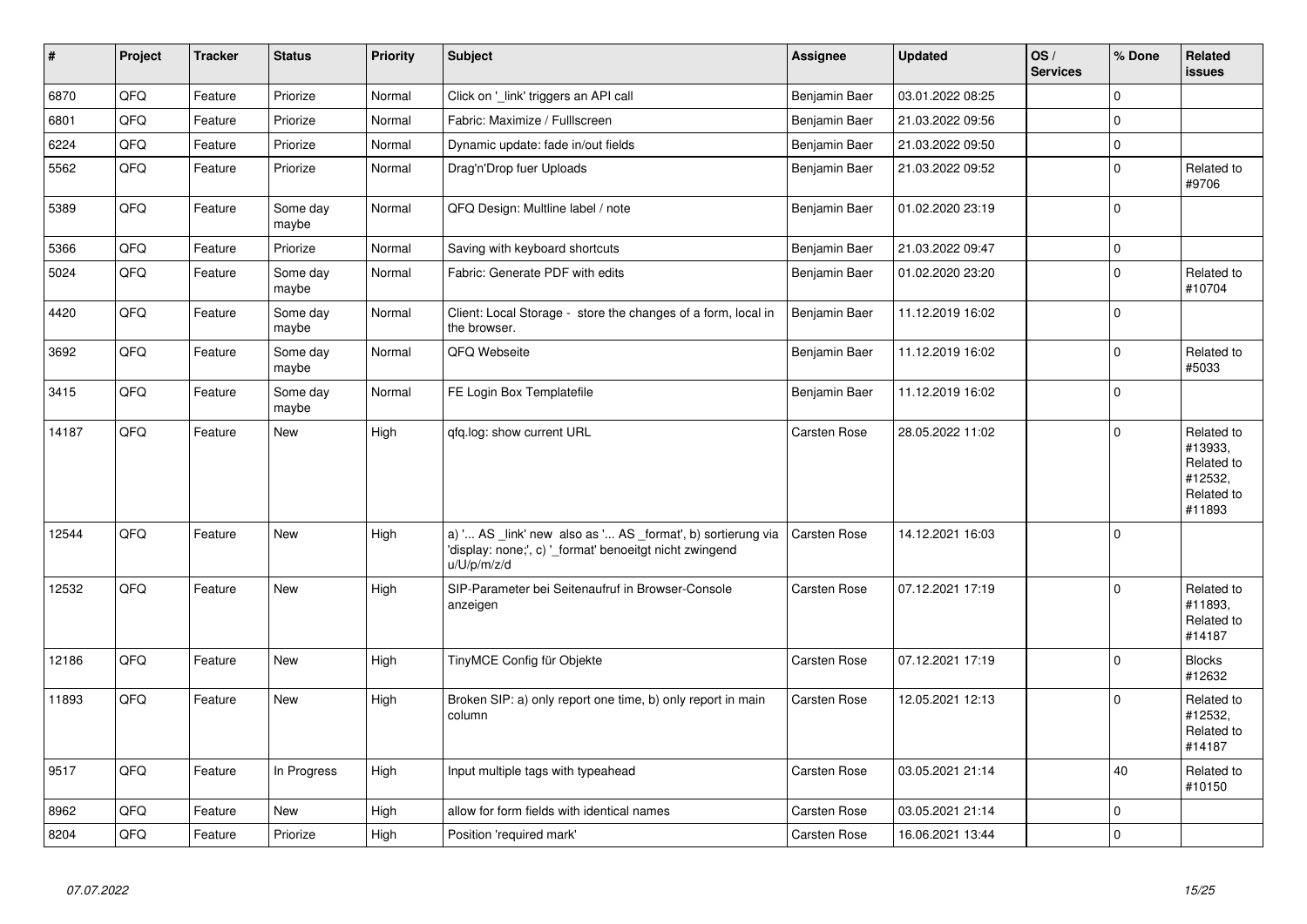| $\vert$ # | Project | <b>Tracker</b> | <b>Status</b>              | <b>Priority</b> | <b>Subject</b>                                                                               | <b>Assignee</b>     | <b>Updated</b>   | OS/<br><b>Services</b> | % Done              | <b>Related</b><br><b>issues</b>                 |
|-----------|---------|----------------|----------------------------|-----------------|----------------------------------------------------------------------------------------------|---------------------|------------------|------------------------|---------------------|-------------------------------------------------|
| 8082      | QFQ     | Feature        | Priorize                   | High            | Contact form without saving record                                                           | <b>Carsten Rose</b> | 07.12.2021 15:20 |                        | $\mathbf 0$         | Related to<br>#8587,<br><b>Blocks</b><br>#11850 |
| 7850      | QFQ     | Feature        | <b>New</b>                 | High            | Upload records: non 'pathFileName' column                                                    | Carsten Rose        | 03.05.2021 21:14 |                        | $\mathbf 0$         |                                                 |
| 5715      | QFQ     | Feature        | <b>New</b>                 | High            | PDF Caching                                                                                  | Carsten Rose        | 03.05.2021 21:14 |                        | $\mathbf 0$         | Related to<br>#5851,<br>Related to<br>#6357     |
| 4258      | QFQ     | Feature        | Some day<br>maybe          | High            | <b>System Defaults: Forms</b>                                                                | Carsten Rose        | 03.05.2021 21:14 |                        | $\mathbf 0$         |                                                 |
| 3990      | QFQ     | Feature        | Some day<br>maybe          | High            | custom class definition: add space automatically                                             | Carsten Rose        | 03.05.2021 21:14 |                        | $\mathsf 0$         |                                                 |
| 3967      | QFQ     | Feature        | Some day<br>maybe          | High            | Report: Checkbox, Radio, Dropdown, Input welches ohne<br>Submit funktioniert - 'Inline-Form' | Carsten Rose        | 03.05.2021 21:14 |                        | $\mathbf 0$         |                                                 |
| 3848      | QFQ     | Feature        | Some day<br>maybe          | High            | Antivirus check fuer Upload files in qfq?                                                    | Carsten Rose        | 03.05.2021 21:14 |                        | $\mathbf 0$         | Related to<br>#4131                             |
| 3727      | QFQ     | Feature        | <b>New</b>                 | High            | Security: Session Hijacking erschweren                                                       | Carsten Rose        | 03.05.2021 21:14 |                        | $\mathbf 0$         |                                                 |
| 14371     | QFQ     | Feature        | Priorize                   | Normal          | <b>LDAP via REPORT</b>                                                                       | Carsten Rose        | 19.06.2022 16:37 |                        | $\pmb{0}$           |                                                 |
| 14290     | QFQ     | Feature        | Priorize                   | Normal          | FormEditor: Show Table Definition                                                            | Carsten Rose        | 19.06.2022 16:37 |                        | $\pmb{0}$           |                                                 |
| 14090     | QFQ     | Feature        | <b>New</b>                 | Normal          | Nützliche _script funktionen                                                                 | Carsten Rose        | 28.05.2022 11:03 |                        | $\mathbf 0$         |                                                 |
| 13843     | QFQ     | Feature        | New                        | Normal          | Create JWT via QFQ                                                                           | Carsten Rose        | 19.03.2022 17:42 |                        | $\pmb{0}$           |                                                 |
| 13841     | QFQ     | Feature        | New                        | Normal          | Create PDF via iText - evaluate                                                              | Carsten Rose        | 19.03.2022 17:42 |                        | $\mathbf 0$         |                                                 |
| 13700     | QFQ     | Feature        | <b>New</b>                 | Normal          | Redesign gfg.io Seite                                                                        | Carsten Rose        | 19.03.2022 17:43 |                        | $\pmb{0}$           |                                                 |
| 13566     | QFQ     | Feature        | Ready to sync<br>(develop) | Normal          | Delete config-example.gfg.php file                                                           | Carsten Rose        | 23.12.2021 09:25 |                        | $\mathsf{O}\xspace$ |                                                 |
| 13467     | QFQ     | Feature        | New                        | Normal          | ChangeLog Generator                                                                          | Carsten Rose        | 19.03.2022 17:46 |                        | $\mathsf 0$         | Related to<br>#11460                            |
| 13354     | QFQ     | Feature        | <b>New</b>                 | Normal          | Using Websocket in QFQ                                                                       | Carsten Rose        | 05.07.2022 16:26 |                        | $\mathbf 0$         | Related to<br>#11076                            |
| 13330     | QFQ     | Feature        | In Progress                | Normal          | Multi Form: Upload                                                                           | Carsten Rose        | 07.11.2021 12:40 |                        | 50                  | Related to<br>#9706                             |
| 12679     | QFQ     | Feature        | <b>New</b>                 | Normal          | tablesorter: custom column width                                                             | Carsten Rose        | 16.06.2021 11:10 |                        | $\mathsf{O}\xspace$ |                                                 |
| 12664     | QFQ     | Feature        | New                        | Normal          | TinyMCE: report/remove malicous HTML/JS Code                                                 | Carsten Rose        | 19.03.2022 17:47 |                        | $\mathbf 0$         | Related to<br>#14320                            |
| 12632     | QFQ     | Feature        | <b>New</b>                 | Normal          | TinyMCE: Prepare CSS classes for images                                                      | Carsten Rose        | 04.06.2021 14:35 |                        | 100                 | Blocked by<br>#12186                            |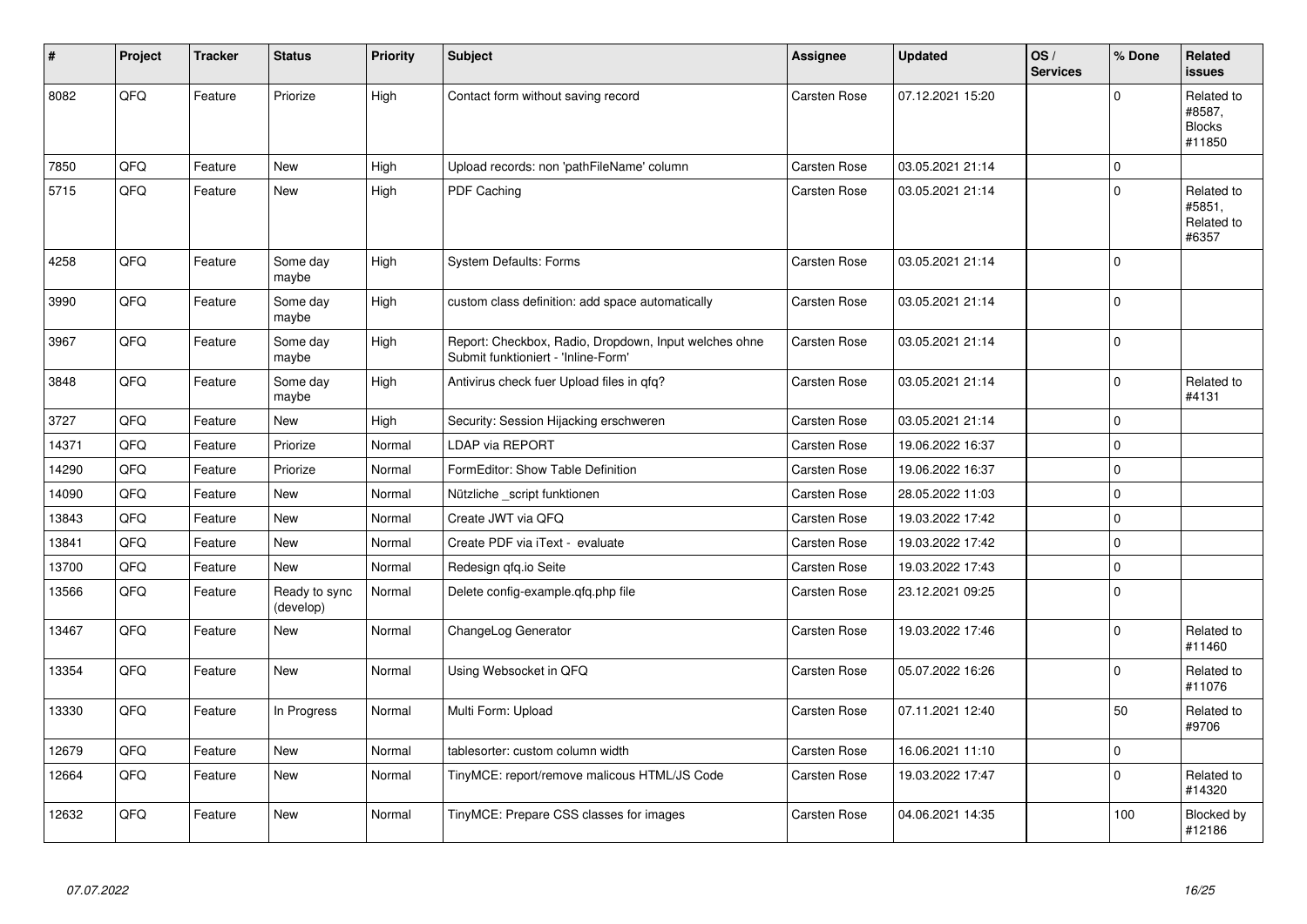| #     | Project | <b>Tracker</b> | <b>Status</b>     | <b>Priority</b> | <b>Subject</b>                                                                                                 | Assignee     | <b>Updated</b>   | OS/<br><b>Services</b> | % Done      | Related<br><b>issues</b>                                               |
|-------|---------|----------------|-------------------|-----------------|----------------------------------------------------------------------------------------------------------------|--------------|------------------|------------------------|-------------|------------------------------------------------------------------------|
| 12611 | QFQ     | Feature        | Some day<br>maybe | Normal          | Refactoring: Bootstrap with Lazy Loading                                                                       | Carsten Rose | 08.06.2022 10:37 |                        | O           | Related to<br>#12490,<br>Related to<br>#10013,<br>Related to<br>#7732  |
| 12603 | QFQ     | Feature        | <b>New</b>        | Normal          | Dropdown (Select), Radio, checkbox:<br>itemListAlways={{!SELECT key, value}}                                   | Carsten Rose | 19.03.2022 17:47 |                        | $\Omega$    |                                                                        |
| 12584 | QFQ     | Feature        | Feedback          | Normal          | T3 v10 migration script: replace alias-patterns (v11)                                                          | Carsten Rose | 28.05.2022 11:12 |                        | 100         |                                                                        |
| 12504 | QFQ     | Feature        | Priorize          | Normal          | sql.log: report fe.id                                                                                          | Carsten Rose | 05.05.2021 22:09 |                        | $\mathbf 0$ |                                                                        |
| 12503 | QFQ     | Feature        | Priorize          | Normal          | Detect dangerous UPDATE statement with missing WHERE                                                           | Carsten Rose | 05.05.2021 22:09 |                        | $\Omega$    |                                                                        |
| 12480 | QFQ     | Feature        | New               | Normal          | If QFQ upgrade is running, block further request                                                               | Carsten Rose | 03.05.2021 20:45 |                        | $\mathbf 0$ |                                                                        |
| 12477 | QFQ     | Feature        | New               | Normal          | Support for refactoring: Form, FormElement, diverse<br>Tabellen/Spalten, tt-content Records                    | Carsten Rose | 03.05.2021 20:45 |                        | $\Omega$    |                                                                        |
| 12474 | QFQ     | Feature        | <b>New</b>        | Normal          | Check BaseConfigURL if it is given and the the last char is '/                                                 | Carsten Rose | 03.05.2021 20:45 |                        | $\mathbf 0$ |                                                                        |
| 12465 | QFQ     | Feature        | New               | Normal          | QFQ Function: use in FE to fill StoreRecord                                                                    | Carsten Rose | 05.05.2021 21:58 |                        | $\mathbf 0$ |                                                                        |
| 12452 | QFQ     | Feature        | Priorize          | Normal          | BaseURL: alsways with '/' at the end                                                                           | Carsten Rose | 19.06.2022 13:45 |                        | $\Omega$    | Related to<br>#10782                                                   |
| 12440 | QFQ     | Feature        | In Progress       | Normal          | Typo3 V10 upgrade (durchfuehren und testen)                                                                    | Carsten Rose | 21.03.2022 09:53 |                        | 50          | Related to<br>#12357,<br>Related to<br>#12067,<br>Related to<br>#10661 |
| 12439 | QFQ     | Feature        | In Progress       | Normal          | TinyMCE Paste from Word & Character Count/Limit                                                                | Carsten Rose | 05.05.2021 22:15 |                        | $\mathbf 0$ |                                                                        |
| 12413 | QFQ     | Feature        | New               | Normal          | STORE_TYPO3: enhance for {{be_users.email:T}},<br>{{fe users.email:T}}                                         | Carsten Rose | 03.05.2021 20:45 |                        | $\Omega$    | Related to<br>#12412,<br>Related to<br>#10012                          |
| 12412 | QFQ     | Feature        | New               | Normal          | Action/Escape qualifier 'e' (empty), '0': if given, an empty<br>string (or '0') will be treated as 'not found' | Carsten Rose | 08.05.2021 09:40 |                        | $\Omega$    | Related to<br>#12413,<br>Related to<br>#10012                          |
| 12400 | QFQ     | Feature        | New               | Normal          | Tutorial ist in QFQ Doku, Wird in der Suche gefunden, es<br>gibt aber kein Menupunkt - Inhalt ueberpruefen     | Carsten Rose | 03.05.2021 20:45 |                        | 0           |                                                                        |
| 12337 | QFQ     | Feature        | Some day<br>maybe | Normal          | Database.php: better caching                                                                                   | Carsten Rose | 16.09.2021 15:10 |                        | $\mathbf 0$ |                                                                        |
| 12330 | QFQ     | Feature        | New               | Normal          | Copy to input field / text area / TinyMCE                                                                      | Carsten Rose | 07.04.2021 09:01 |                        | $\mathbf 0$ |                                                                        |
| 12315 | QFQ     | Feature        | New               | Normal          | Form History (Diffs) / Backups                                                                                 | Carsten Rose | 07.07.2022 17:37 |                        | $\mathbf 0$ |                                                                        |
| 12269 | QFQ     | Feature        | New               | Normal          | 2FA - Login                                                                                                    | Carsten Rose | 03.05.2021 20:45 |                        | $\mathbf 0$ |                                                                        |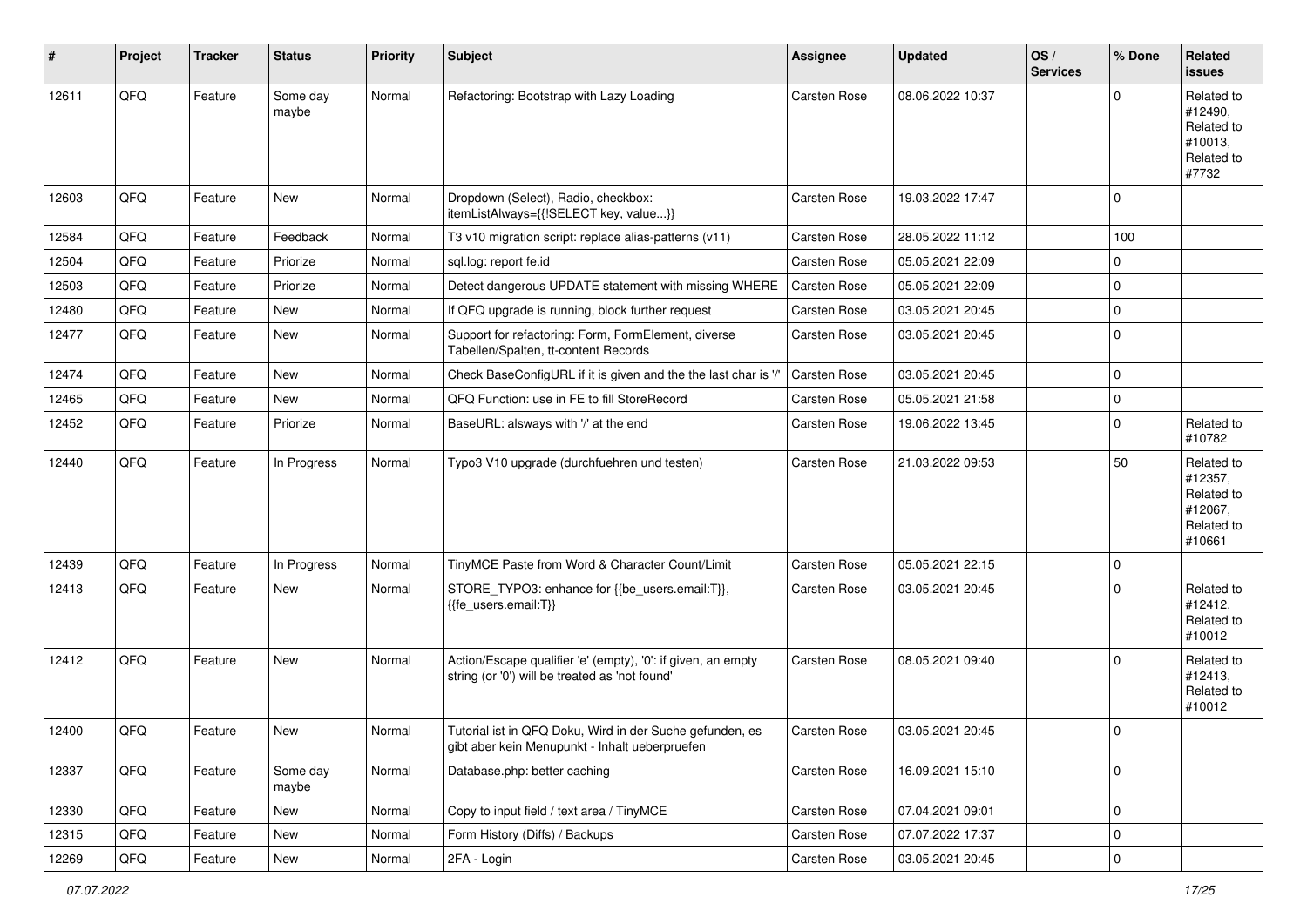| ∦     | Project | <b>Tracker</b> | <b>Status</b>     | <b>Priority</b> | Subject                                                                                                             | <b>Assignee</b>                                        | <b>Updated</b>   | OS/<br><b>Services</b> | % Done              | Related<br><b>issues</b>                     |                      |
|-------|---------|----------------|-------------------|-----------------|---------------------------------------------------------------------------------------------------------------------|--------------------------------------------------------|------------------|------------------------|---------------------|----------------------------------------------|----------------------|
| 12163 | QFQ     | Feature        | <b>New</b>        | Normal          | Checkbox: table wrap                                                                                                | Carsten Rose                                           | 03.05.2021 20:51 |                        | $\mathbf 0$         |                                              |                      |
| 12162 | QFQ     | Feature        | <b>New</b>        | Normal          | FE.type=sendmail: personalized mailing (several mails) via<br>template                                              | Carsten Rose                                           | 03.05.2021 20:45 |                        | $\mathbf 0$         |                                              |                      |
| 12146 | QFQ     | Feature        | New               | Normal          | Autocron Job: Anzeigen wann der naechste Job ausgefuehrt   Carsten Rose<br>wird, resp das er nicht ausgefuehrt wird |                                                        | 15.03.2021 15:23 |                        | $\mathbf 0$         |                                              |                      |
| 12119 | QFQ     | Feature        | <b>New</b>        | Normal          | AS paged: error message missing if there ist no 'r' argument.                                                       | l Carsten Rose                                         | 03.05.2021 20:51 |                        | $\mathsf{O}\xspace$ |                                              |                      |
| 12109 | QFQ     | Feature        | New               | Normal          | Donwload Link: Plain, SIP, Persistent Link, Peristent SIP -<br>new notation                                         | Carsten Rose                                           | 03.05.2021 20:45 |                        | $\mathbf 0$         | Related to<br>#12085                         |                      |
| 12024 | QFQ     | Feature        | <b>New</b>        | Normal          | Excel Export: text columns by default decode<br>htmlspeciachar()                                                    | Carsten Rose                                           | 17.02.2021 23:55 |                        | $\mathbf 0$         | Related to<br>#12022                         |                      |
| 12023 | QFQ     | Feature        | <b>New</b>        | Normal          | MySQL Stored Precdure: QDECODESPECIALCHAR()                                                                         | Carsten Rose                                           | 16.02.2021 11:16 |                        | $\mathbf 0$         | Related to<br>#12022                         |                      |
| 11980 | QFQ     | Feature        | In Progress       | Normal          | protected verzeichnis MUSS geschützt werden                                                                         | Carsten Rose                                           | 07.09.2021 13:30 |                        | $\mathbf 0$         |                                              |                      |
| 11955 | QFQ     | Feature        | New               | Normal          | subrecord: new title option to set <th> attributes - e.g. to<br/>customize tablesorter options.</th>                | attributes - e.g. to<br>customize tablesorter options. | Carsten Rose     | 03.05.2021 20:47       |                     | $\mathbf 0$                                  | Related to<br>#11775 |
| 11775 | QFQ     | Feature        | New               | Normal          | Subrecord Tooltip pro Feld                                                                                          | Carsten Rose                                           | 18.12.2020 15:22 |                        | $\mathbf 0$         | Related to<br>#11955                         |                      |
| 11747 | QFQ     | Feature        | New               | Normal          | Maintenance Page with Redirect                                                                                      | Carsten Rose                                           | 03.05.2021 20:47 |                        | $\mathbf 0$         | Related to<br>#11741                         |                      |
| 11702 | QFQ     | Feature        | <b>New</b>        | Normal          | HTML Special Char makes no sense for 'allbut' if '&' is<br>forbidden                                                | <b>Carsten Rose</b>                                    | 07.12.2021 16:35 |                        | $\mathbf 0$         | Related to<br>#5112,<br>Related to<br>#14320 |                      |
| 11523 | QFQ     | Feature        | New               | Normal          | Mit dynamic Update erkennen, ob Upload gemacht wurde                                                                | Carsten Rose                                           | 13.11.2020 15:07 |                        | $\mathbf 0$         | Related to<br>#9533                          |                      |
| 11516 | QFQ     | Feature        | <b>New</b>        | Normal          | Multi Page Form (Previous/Next Buttons)                                                                             | Carsten Rose                                           | 16.03.2021 17:52 |                        | $\mathbf 0$         |                                              |                      |
| 11504 | QFQ     | Feature        | <b>New</b>        | Normal          | Dynamic Update: Button text update for 'Save',' Close' &<br>'Delete'                                                | Carsten Rose                                           | 12.11.2020 23:44 |                        | $\mathbf 0$         |                                              |                      |
| 11460 | QFQ     | Feature        | New               | Normal          | Easier creation of changelog: gitchangelog                                                                          | Carsten Rose                                           | 12.06.2021 10:20 |                        | $\mathbf 0$         | Related to<br>#13467                         |                      |
| 11323 | QFQ     | Feature        | Some day<br>maybe | Normal          | Report Frontend Editor Modal + Codemirror                                                                           | <b>Carsten Rose</b>                                    | 16.09.2021 15:10 |                        | $\mathbf 0$         | Related to<br>#11036                         |                      |
| 11322 | QFG     | Feature        | Some day<br>maybe | Normal          | Form Element JSON - (multiline parameter field)                                                                     | Carsten Rose                                           | 16.09.2021 15:10 |                        | $\mathsf{U}$        |                                              |                      |
| 11320 | QFQ     | Feature        | Priorize          | Normal          | Typo3 Version 10 support                                                                                            | Carsten Rose                                           | 05.05.2021 22:09 |                        | $\mathbf 0$         |                                              |                      |
| 11217 | QFQ     | Feature        | Some day<br>maybe | Normal          | <b>Extend Script Functionality</b>                                                                                  | Carsten Rose                                           | 16.09.2021 15:10 |                        | $\mathbf 0$         |                                              |                      |
| 11080 | QFQ     | Feature        | New               | Normal          | Send MQTT messages                                                                                                  | Carsten Rose                                           | 29.08.2020 19:49 |                        | $\mathsf 0$         |                                              |                      |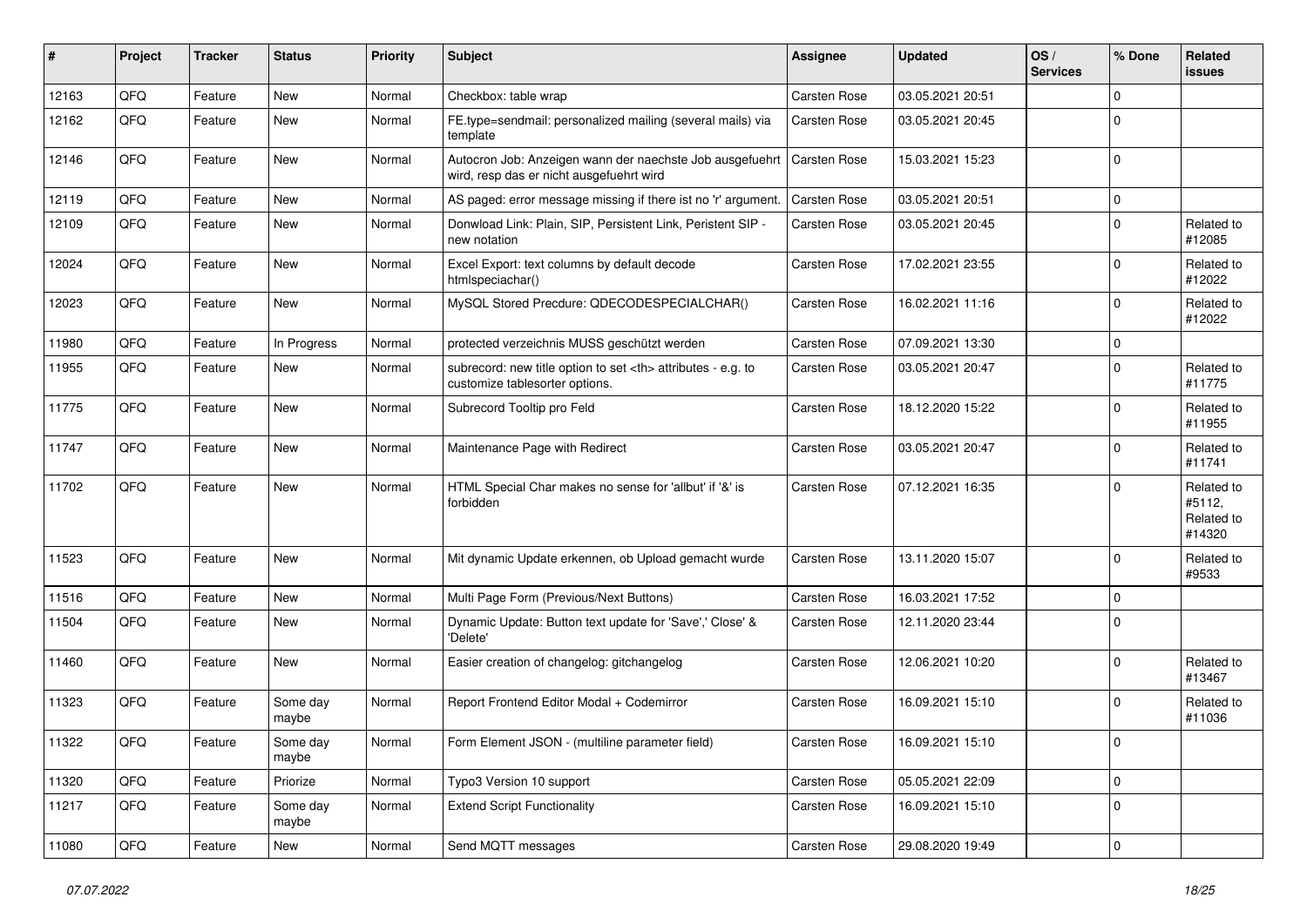| $\sharp$ | Project | <b>Tracker</b> | <b>Status</b>     | <b>Priority</b> | Subject                                                                                  | Assignee     | <b>Updated</b>   | OS/<br><b>Services</b> | % Done      | Related<br><b>issues</b>                                              |
|----------|---------|----------------|-------------------|-----------------|------------------------------------------------------------------------------------------|--------------|------------------|------------------------|-------------|-----------------------------------------------------------------------|
| 11076    | QFQ     | Feature        | In Progress       | Normal          | SELECT  AS _websocket                                                                    | Carsten Rose | 30.08.2020 17:49 |                        | $\Omega$    | Related to<br>#13354                                                  |
| 11036    | QFQ     | Feature        | Some day<br>maybe | Normal          | inline report editor permissions                                                         | Carsten Rose | 16.09.2021 15:09 |                        | $\mathbf 0$ | Related to<br>#11323                                                  |
| 10996    | QFQ     | Feature        | New               | Normal          | Download video via sip: no seek                                                          | Carsten Rose | 12.08.2020 14:18 |                        | $\mathbf 0$ |                                                                       |
| 10979    | QFQ     | Feature        | <b>New</b>        | Normal          | Ajax Calls an API - dataReport                                                           | Carsten Rose | 11.05.2022 12:15 |                        | $\mathbf 0$ |                                                                       |
| 10976    | QFQ     | Feature        | New               | Normal          | Excel Export Verbesserungen                                                              | Carsten Rose | 06.08.2020 10:56 |                        | $\pmb{0}$   |                                                                       |
| 10819    | QFQ     | Feature        | New               | Normal          | Persistent SIP - second try                                                              | Carsten Rose | 29.06.2020 23:02 |                        | $\mathbf 0$ | Related to<br>#6261                                                   |
| 10793    | QFQ     | Feature        | In Progress       | Normal          | Update NPM Packages                                                                      | Carsten Rose | 07.09.2021 13:25 |                        | 30          |                                                                       |
| 10745    | QFQ     | Feature        | Some day<br>maybe | Normal          | Tablesorter Excel Export                                                                 | Carsten Rose | 16.09.2021 15:09 |                        | $\mathbf 0$ |                                                                       |
| 10716    | QFQ     | Feature        | Some day<br>maybe | Normal          | Business Logic mit Externen Skripten                                                     | Carsten Rose | 16.09.2021 15:10 |                        | $\Omega$    | Related to<br>#10713,<br>Related to<br>#8217                          |
| 10714    | QFQ     | Feature        | <b>New</b>        | Normal          | multi Table Form                                                                         | Carsten Rose | 16.03.2021 18:44 |                        | $\Omega$    |                                                                       |
| 10593    | QFQ     | Feature        | <b>New</b>        | Normal          | label2: text behind input element                                                        | Carsten Rose | 16.05.2020 10:57 |                        | $\mathbf 0$ |                                                                       |
| 10443    | QFQ     | Feature        | In Progress       | Normal          | Konzept api / live                                                                       | Carsten Rose | 07.05.2020 09:39 |                        | $\mathbf 0$ |                                                                       |
| 10119    | QFQ     | Feature        | New               | Normal          | Dropdown (selectlist) & Type Ahead: format and catagorize<br>list                        | Carsten Rose | 07.05.2020 09:36 |                        | $\mathbf 0$ |                                                                       |
| 10116    | QFQ     | Feature        | Some day<br>maybe | Normal          | TypeAhead: Tag - show inside 'input' element                                             | Carsten Rose | 16.09.2021 15:09 |                        | $\mathbf 0$ |                                                                       |
| 10115    | QFQ     | Feature        | <b>New</b>        | Normal          | TypeAhead: static list                                                                   | Carsten Rose | 26.02.2020 16:42 |                        | 100         |                                                                       |
| 10095    | QFQ     | Feature        | Some day<br>maybe | Normal          | Generic Gitlab Integration into QFQ                                                      | Carsten Rose | 16.09.2021 15:10 |                        | $\Omega$    |                                                                       |
| 10080    | QFQ     | Feature        | New               | Normal          | Popup on 'save' / 'close': configure dialog (answer<br>yes/no/cancle/)                   | Carsten Rose | 28.03.2021 20:52 |                        | $\Omega$    | Is duplicate<br>of #12262                                             |
| 10015    | QFQ     | Feature        | Priorize          | Normal          | Monospace in Textarea                                                                    | Carsten Rose | 03.02.2020 13:40 |                        | $\mathbf 0$ |                                                                       |
| 10014    | QFQ     | Feature        | <b>New</b>        | Normal          | Manual.rst: describe behaviour and process order of<br>fillStoreVar, slaveId, sqlBefore, | Carsten Rose | 01.02.2020 22:31 |                        | $\Omega$    |                                                                       |
| 10013    | QFG     | Feature        | Some day<br>maybe | Normal          | FE.typ=editor: CodeMirror                                                                | Carsten Rose | 08.06.2022 10:37 |                        | $\Omega$    | Related to<br>#12611,<br>Related to<br>#12490,<br>Related to<br>#7732 |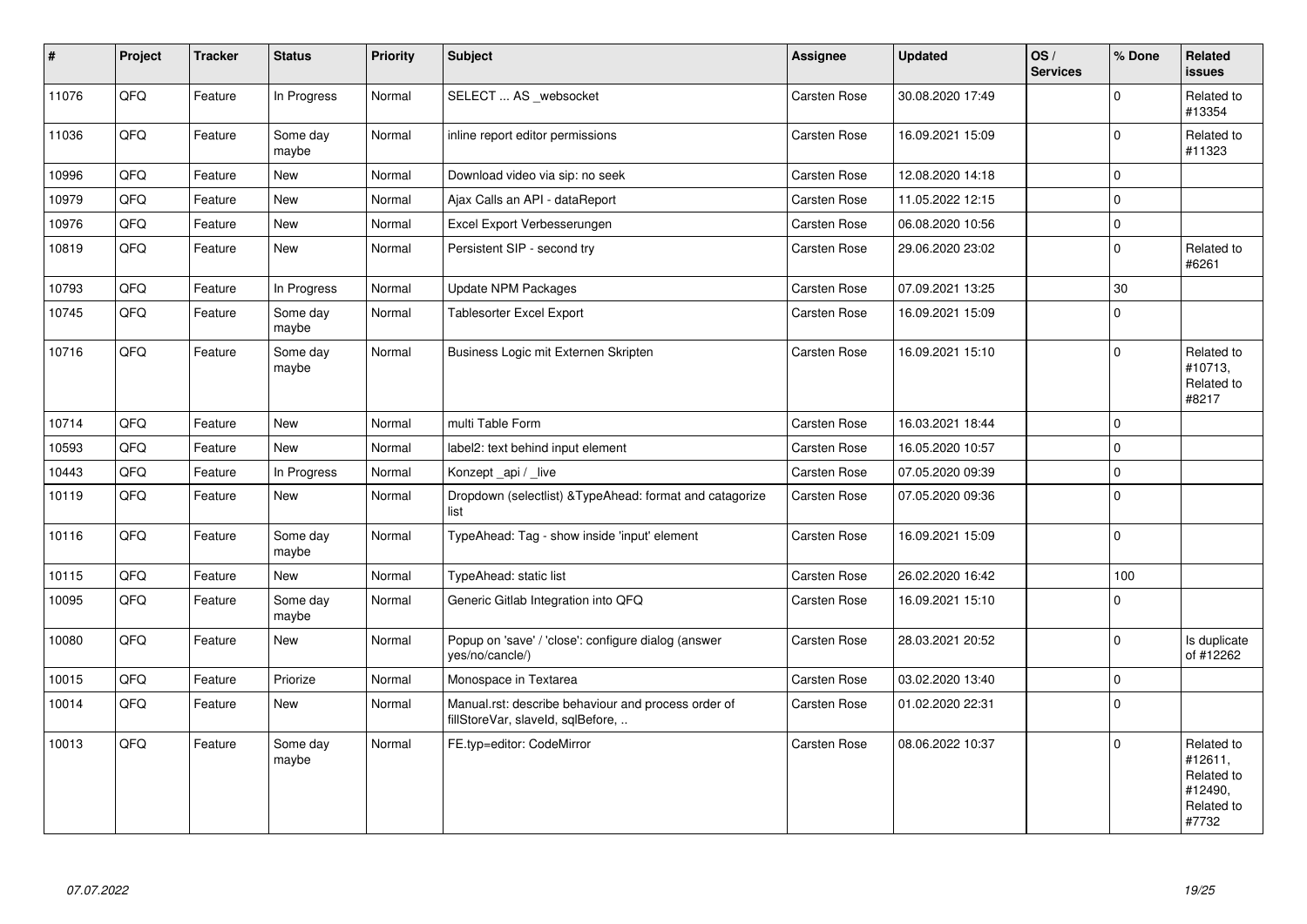| #     | Project | <b>Tracker</b> | <b>Status</b>     | <b>Priority</b> | <b>Subject</b>                                                                                                                        | Assignee     | <b>Updated</b>   | OS/<br><b>Services</b> | % Done      | Related<br>issues                                                      |
|-------|---------|----------------|-------------------|-----------------|---------------------------------------------------------------------------------------------------------------------------------------|--------------|------------------|------------------------|-------------|------------------------------------------------------------------------|
| 10012 | QFQ     | Feature        | Priorize          | Normal          | redirectAllMailTo: {{feUserAdmin:Y::::{{beEmail:T}} }}                                                                                | Carsten Rose | 07.07.2022 16:56 |                        | $\Omega$    | Related to<br>#12412,<br>Related to<br>#12413,<br>Related to<br>#10011 |
| 10011 | QFQ     | Feature        | Priorize          | Normal          | Offer new STORE_TYPO3 Variable 'beUser', 'beEmail'                                                                                    | Carsten Rose | 08.05.2021 09:51 |                        | $\Omega$    | Related to<br>#10012,<br>Related to<br>#12511                          |
| 10005 | QFQ     | Feature        | Priorize          | Normal          | Report / special column name:  AS _calendar                                                                                           | Carsten Rose | 03.06.2020 17:28 |                        | 0           |                                                                        |
| 9983  | QFQ     | Feature        | New               | Normal          | Report Notation: new keyword 'range'                                                                                                  | Carsten Rose | 01.02.2020 15:55 |                        | $\mathbf 0$ |                                                                        |
| 9968  | QFQ     | Feature        | Priorize          | Normal          | Tooltip in Links for Developer                                                                                                        | Carsten Rose | 01.02.2020 23:17 |                        | 0           |                                                                        |
| 9928  | QFQ     | Feature        | Priorize          | Normal          | SpecialColumnName: a) Deprecated: ' AS "_+tag " ', b)<br>New: ' AS "_ <tag1><tag2>"</tag2></tag1>                                     | Carsten Rose | 01.02.2020 23:17 |                        | $\mathbf 0$ | Related to<br>#9929                                                    |
| 9927  | QFQ     | Feature        | New               | Normal          | QFQ Update: a) Update nur machen wenn BE User<br>eingeloggt ist., b) Bei Fehler genaue Meldung welcher<br>Updateschritt Probleme hat. | Carsten Rose | 22.01.2020 12:59 |                        | 0           |                                                                        |
| 9900  | QFQ     | Feature        | Priorize          | Normal          | Generic API Call: tt-content record >> JSON                                                                                           | Carsten Rose | 01.02.2020 10:13 |                        | $\mathbf 0$ |                                                                        |
| 9811  | QFQ     | Feature        | New               | Normal          | Report: tag every n'th row                                                                                                            | Carsten Rose | 01.02.2020 23:22 |                        | $\mathbf 0$ |                                                                        |
| 9781  | QFQ     | Feature        | New               | Normal          | Button: CSS class to make buttons smaller                                                                                             | Carsten Rose | 01.02.2020 23:22 |                        | $\mathbf 0$ |                                                                        |
| 9777  | QFQ     | Feature        | New               | Normal          | Logging QFQ Variables                                                                                                                 | Carsten Rose | 16.12.2019 17:17 |                        | $\mathbf 0$ |                                                                        |
| 9707  | QFQ     | Feature        | <b>New</b>        | Normal          | SIP security: encode pageld and check pageld on decode                                                                                | Carsten Rose | 01.02.2020 23:22 |                        | $\mathbf 0$ |                                                                        |
| 9706  | QFQ     | Feature        | New               | Normal          | Multi File Upload (hidden template group)                                                                                             | Carsten Rose | 01.02.2020 23:22 |                        | $\mathbf 0$ | Related to<br>#7521,<br>Related to<br>#5562,<br>Related to<br>#13330   |
| 9704  | QFQ     | Feature        | Some day<br>maybe | Normal          | Thumbnails Generieren beim Splitten von PDF Files                                                                                     | Carsten Rose | 11.12.2019 16:01 |                        | $\Omega$    |                                                                        |
| 9668  | QFQ     | Feature        | Priorize          | Normal          | Form.mode: rename 'hidden' to 'hide'                                                                                                  | Carsten Rose | 05.05.2021 22:14 |                        | $\Omega$    | Related to<br>#6437                                                    |
| 9602  | QFQ     | Feature        | New               | Normal          | Form definition as JSON                                                                                                               | Carsten Rose | 01.02.2020 23:21 |                        | $\pmb{0}$   | Related to<br>#9600                                                    |
| 9579  | QFQ     | Feature        | Some day<br>maybe | Normal          | Multiform with Process Row                                                                                                            | Carsten Rose | 11.12.2019 16:01 |                        | $\mathbf 0$ |                                                                        |
| 9537  | QFQ     | Feature        | New               | Normal          | FormEditor: Edit fieldset in FrontEnd                                                                                                 | Carsten Rose | 01.02.2020 23:22 |                        | 0           |                                                                        |
| 9394  | QFQ     | Feature        | Priorize          | Normal          | REST: allow for non numerical ids in get requests                                                                                     | Carsten Rose | 05.05.2021 22:10 |                        | $\mathbf 0$ |                                                                        |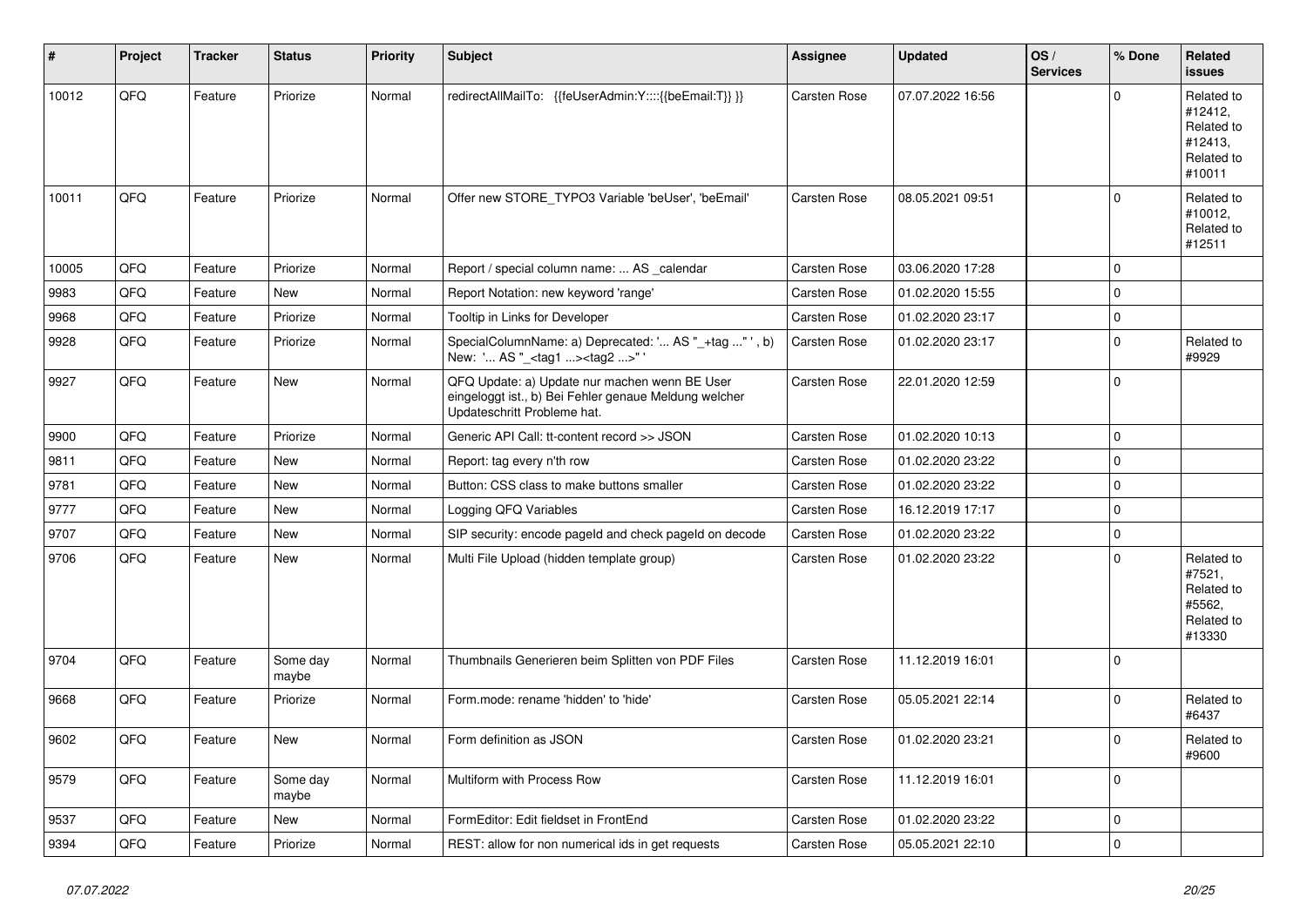| ∦    | Project | <b>Tracker</b> | <b>Status</b>     | <b>Priority</b> | Subject                                                                                                | <b>Assignee</b>     | <b>Updated</b>   | OS/<br><b>Services</b> | % Done      | Related<br><b>issues</b> |
|------|---------|----------------|-------------------|-----------------|--------------------------------------------------------------------------------------------------------|---------------------|------------------|------------------------|-------------|--------------------------|
| 9352 | QFQ     | Feature        | <b>New</b>        | Normal          | FE 'Native' fire slaveld, sqlAfter, sqlIns                                                             | <b>Carsten Rose</b> | 01.02.2020 23:22 |                        | $\mathbf 0$ |                          |
| 9348 | QFQ     | Feature        | <b>New</b>        | Normal          | defaultThumbnailSize: pre render thumbnails                                                            | Carsten Rose        | 12.06.2021 09:05 |                        | $\mathbf 0$ |                          |
| 9346 | QFQ     | Feature        | Priorize          | Normal          | beforeSave: check if an upload is given                                                                | Carsten Rose        | 11.06.2021 21:18 |                        | $\mathbf 0$ |                          |
| 9221 | QFQ     | Feature        | <b>New</b>        | Normal          | typeAhead: Zeichenlimite ausschalten                                                                   | <b>Carsten Rose</b> | 29.06.2022 22:36 |                        | $\mathbf 0$ |                          |
| 9208 | QFQ     | Feature        | <b>New</b>        | Normal          | Manage 'recent' records                                                                                | Carsten Rose        | 01.02.2020 23:22 |                        | $\mathbf 0$ |                          |
| 9136 | QFQ     | Feature        | <b>New</b>        | Normal          | Create ZIP files with dynamic PDFs                                                                     | Carsten Rose        | 06.07.2022 13:21 |                        | $\mathbf 0$ |                          |
| 9129 | QFQ     | Feature        | <b>New</b>        | Normal          | sqlValidate: Message as notification, not as error                                                     | Carsten Rose        | 01.02.2020 23:22 |                        | $\mathbf 0$ | Related to<br>#9128      |
| 9128 | QFQ     | Feature        | <b>New</b>        | Normal          | Error Message: not replaced variables- a) replace back to<br>'{{', b) underline                        | Carsten Rose        | 01.02.2020 23:22 |                        | $\mathbf 0$ | Related to<br>#9129      |
| 8975 | QFQ     | Feature        | <b>New</b>        | Normal          | Report Notation: 2.0                                                                                   | <b>Carsten Rose</b> | 01.02.2020 23:22 |                        | $\mathbf 0$ | Related to<br>#8963      |
| 8963 | QFQ     | Feature        | Priorize          | Normal          | Setting values in a store: flexible way                                                                | Carsten Rose        | 05.05.2021 22:10 |                        | $\mathbf 0$ | Related to<br>#8975      |
| 8894 | QFQ     | Feature        | Some day<br>maybe | Normal          | Documentation Tags Usable in QFQ Application                                                           | Carsten Rose        | 11.12.2019 16:01 |                        | $\mathbf 0$ |                          |
| 8892 | QFQ     | Feature        | Some day<br>maybe | Normal          | Display and Edit SQL Comments in Form Editor                                                           | Carsten Rose        | 11.12.2019 16:01 |                        | $\mathbf 0$ |                          |
| 8806 | QFQ     | Feature        | New               | Normal          | SQL Function nl2br                                                                                     | Carsten Rose        | 01.02.2020 23:22 |                        | $\mathbf 0$ |                          |
| 8719 | QFQ     | Feature        | <b>New</b>        | Normal          | extraButtonLock: add support for 0/1                                                                   | Carsten Rose        | 01.02.2020 23:22 |                        | $\mathbf 0$ |                          |
| 8702 | QFQ     | Feature        | <b>New</b>        | Normal          | Load Record which is locked: missing user info                                                         | Carsten Rose        | 11.12.2019 16:16 |                        | $\mathbf 0$ | Related to<br>#9789      |
| 8586 | QFQ     | Feature        | Some day<br>maybe | Normal          | QFQ: Enhance Error message for 'record not found'                                                      | Carsten Rose        | 16.09.2021 15:10 |                        | $\mathbf 0$ |                          |
| 8585 | QFQ     | Feature        | Priorize          | Normal          | Enhance Error message for 'unknown form'                                                               | Carsten Rose        | 01.02.2020 10:13 |                        | $\mathbf 0$ |                          |
| 8584 | QFQ     | Feature        | Priorize          | Normal          | FE 'Action' - never assign to Container (except Template)<br>Group)                                    | Carsten Rose        | 01.02.2020 10:13 |                        | $\mathbf 0$ |                          |
| 8520 | QFQ     | Feature        | Some day<br>maybe | Normal          | Bring QFQ to Composer                                                                                  | <b>Carsten Rose</b> | 16.09.2021 15:10 |                        | $\mathbf 0$ |                          |
| 8336 | QFQ     | Feature        | <b>New</b>        | Normal          | Form > modified > Close New: a) Optional disable popup, b)<br>custom text, c) mode on save: close stay | <b>Carsten Rose</b> | 01.02.2020 23:22 |                        | $\mathbf 0$ | Related to<br>#8335      |
| 8277 | QFQ     | Feature        | Priorize          | Normal          | fe.parameter.default=                                                                                  | Carsten Rose        | 01.02.2020 23:17 |                        | $\mathbf 0$ | Related to<br>#8113      |
| 8217 | QFQ     | Feature        | New               | Normal          | if-elseif-else construct                                                                               | Carsten Rose        | 16.03.2021 18:41 |                        | $\mathbf 0$ | Related to<br>#10716     |
| 8187 | QFQ     | Feature        | New               | Normal          | Subrecord: enable/hide new button - make new/edit/delete<br>customizeable.                             | Carsten Rose        | 06.03.2021 18:44 |                        | 0           | Related to<br>#11326     |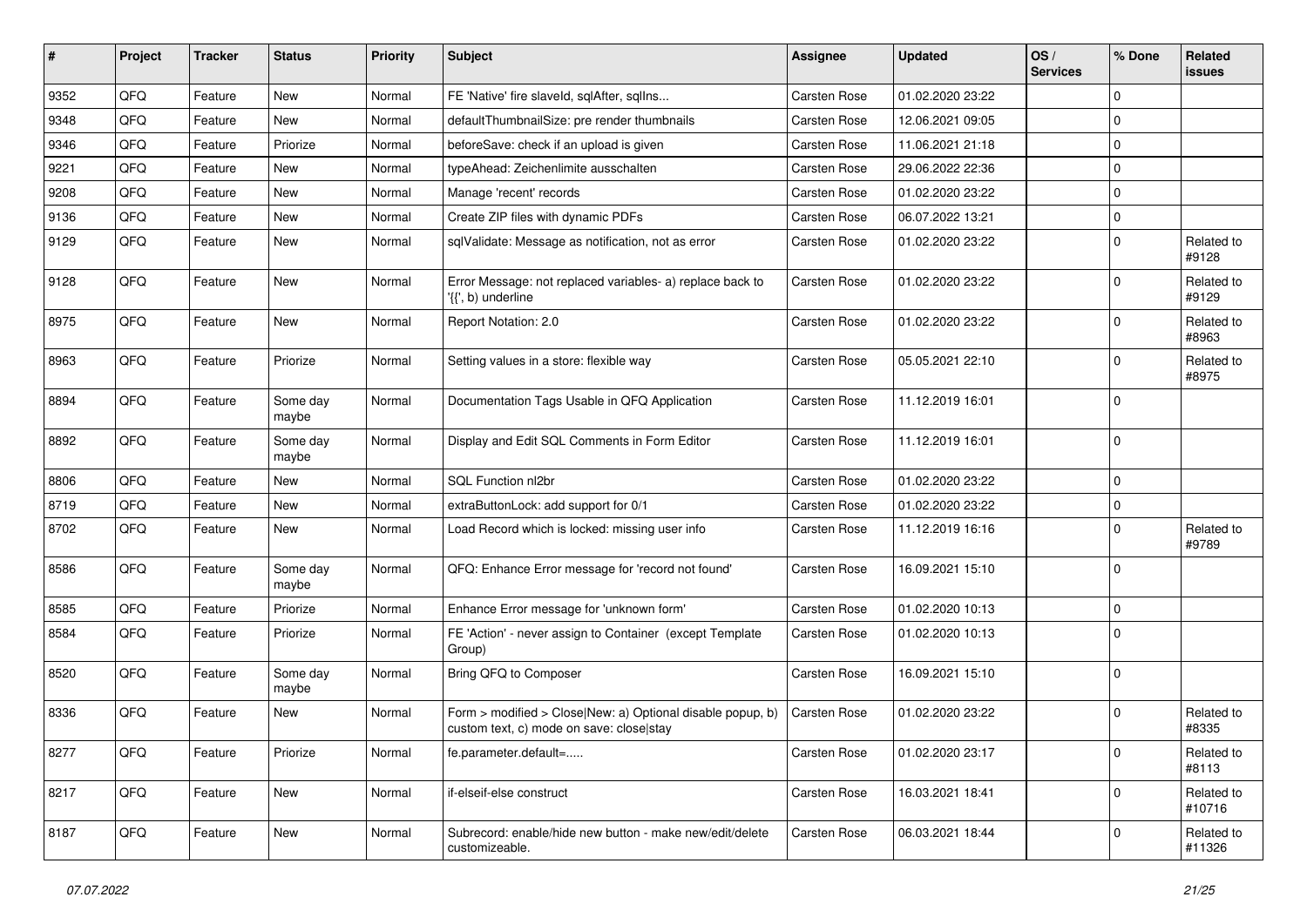| #    | Project | <b>Tracker</b> | <b>Status</b>     | <b>Priority</b> | <b>Subject</b>                                                          | Assignee            | <b>Updated</b>   | OS/<br><b>Services</b> | % Done      | Related<br>issues    |
|------|---------|----------------|-------------------|-----------------|-------------------------------------------------------------------------|---------------------|------------------|------------------------|-------------|----------------------|
| 8101 | QFQ     | Feature        | Some day<br>maybe | Normal          | Password hash: support further hashing methods                          | Carsten Rose        | 16.09.2021 15:10 |                        | $\Omega$    |                      |
| 8089 | QFQ     | Feature        | New               | Normal          | Copy/Paste for FormElements                                             | Carsten Rose        | 01.02.2020 23:22 |                        | 0           |                      |
| 8044 | QFQ     | Feature        | Priorize          | Normal          | Transaction: a) Form, b) Report                                         | Carsten Rose        | 05.05.2021 22:14 |                        | $\Omega$    | Related to<br>#8043  |
| 8034 | QFQ     | Feature        | Priorize          | Normal          | FormElement 'data': 22.22.2222 should not be accepted                   | Carsten Rose        | 01.02.2020 10:13 |                        | $\Omega$    |                      |
| 7924 | QFQ     | Feature        | <b>New</b>        | Normal          | Radio/Checkbox with Tooltip                                             | Carsten Rose        | 01.02.2020 23:22 |                        | 0           |                      |
| 7920 | QFQ     | Feature        | New               | Normal          | FE: Syntax Highlight, Zeinlenumbruch                                    | <b>Carsten Rose</b> | 01.02.2020 10:03 |                        | $\Omega$    |                      |
| 7812 | QFQ     | Feature        | <b>New</b>        | Normal          | FE 'Subrecord' - new option 'subrecordShowFilter',<br>'subrecordPaging' | Carsten Rose        | 01.02.2020 23:22 |                        | $\Omega$    |                      |
| 7683 | QFQ     | Feature        | <b>New</b>        | Normal          | Special column names in '{{ SELECT  AS _link }}' should<br>be detected  | Carsten Rose        | 01.02.2020 23:21 |                        | $\Omega$    |                      |
| 7681 | QFQ     | Feature        | New               | Normal          | Optional switch off 'check for modified record'                         | Carsten Rose        | 01.02.2020 23:21 |                        | $\Omega$    |                      |
| 7660 | QFQ     | Feature        | New               | Normal          | IMAP: import mails to DB, move / delete mails                           | Carsten Rose        | 01.02.2020 09:52 |                        | $\mathbf 0$ |                      |
| 7630 | QFQ     | Feature        | Priorize          | Normal          | detailed error message for simple upload                                | Carsten Rose        | 01.02.2020 10:13 |                        | 0           |                      |
| 7522 | QFQ     | Feature        | Priorize          | Normal          | Inserting default index.html to folder (Avoid Apache<br>Indexing)       | Carsten Rose        | 01.02.2020 10:13 |                        | $\Omega$    |                      |
| 7521 | QFQ     | Feature        | <b>New</b>        | Normal          | TemplateGroup: fe.type=upload                                           | Carsten Rose        | 01.02.2020 23:21 |                        | 0           | Related to<br>#9706  |
| 7520 | QFQ     | Feature        | <b>New</b>        | Normal          | QR Code:  AS _qr ( AS _link)                                            | <b>Carsten Rose</b> | 01.02.2020 23:22 |                        | 0           |                      |
| 7519 | QFQ     | Feature        | <b>New</b>        | Normal          | Select: Multi                                                           | Carsten Rose        | 01.02.2020 23:22 |                        | $\Omega$    |                      |
| 7481 | QFQ     | Feature        | New               | Normal          | Detect 'BaseUrl' automatically                                          | Carsten Rose        | 01.02.2020 23:21 |                        | $\mathbf 0$ |                      |
| 7480 | QFQ     | Feature        | <b>New</b>        | Normal          | Record History (Undo / Redo)                                            | Carsten Rose        | 11.12.2019 16:16 |                        | $\Omega$    | Related to<br>#2361  |
| 7453 | QFQ     | Feature        | Some day<br>maybe | Normal          | import / export forms QFQ                                               | Carsten Rose        | 16.09.2021 15:10 |                        | 0           |                      |
| 7452 | QFQ     | Feature        | Some day<br>maybe | Normal          | automate deployment new QFQ version                                     | Carsten Rose        | 16.09.2021 15:10 |                        | $\Omega$    |                      |
| 7342 | QFQ     | Feature        | New               | Normal          | add content $=$ hide this                                               | Carsten Rose        | 01.02.2020 23:21 |                        | 0           |                      |
| 7336 | QFQ     | Feature        | Some day<br>maybe | Normal          | PDF Upload: disallow PDFs with specific Meta information                | Carsten Rose        | 11.12.2019 16:01 |                        | $\Omega$    |                      |
| 7290 | QFQ     | Feature        | Priorize          | Normal          | FormEditor: title as textarea if LEN(title)>60                          | Carsten Rose        | 01.02.2020 10:13 |                        | $\Omega$    | Blocked by<br>#7682  |
| 7280 | QFQ     | Feature        | New               | Normal          | recently used table                                                     | Carsten Rose        | 01.02.2020 23:21 |                        | 0           |                      |
| 7239 | QFQ     | Feature        | New               | Normal          | TinyMCE: html tag whitelist                                             | Carsten Rose        | 01.02.2020 23:21 |                        | 0           | Related to<br>#14320 |
| 7217 | QFG     | Feature        | Priorize          | Normal          | Download: notice User if `_sip=?` is missing                            | Carsten Rose        | 01.02.2020 10:13 |                        | $\mathbf 0$ |                      |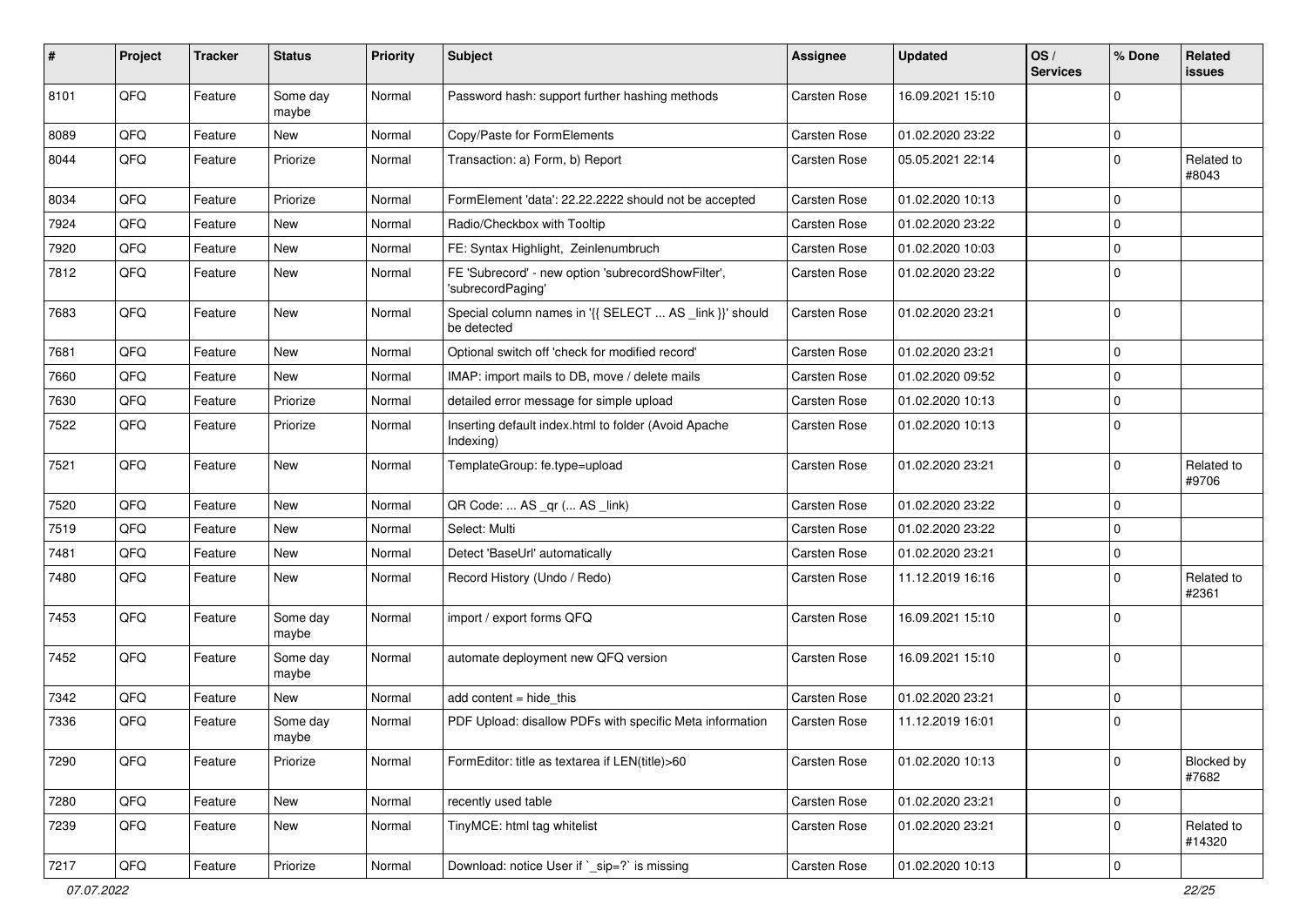| #    | Project | <b>Tracker</b> | <b>Status</b>     | <b>Priority</b> | Subject                                                                                                                    | Assignee            | <b>Updated</b>   | OS/<br><b>Services</b> | % Done      | Related<br><b>issues</b>                    |
|------|---------|----------------|-------------------|-----------------|----------------------------------------------------------------------------------------------------------------------------|---------------------|------------------|------------------------|-------------|---------------------------------------------|
| 7175 | QFQ     | Feature        | <b>New</b>        | Normal          | Upload: md5 hash as filename                                                                                               | Carsten Rose        | 01.02.2020 23:21 |                        | $\Omega$    |                                             |
| 7119 | QFQ     | Feature        | <b>New</b>        | Normal          | Upload: scaleDownWidth, scaleDownHeight                                                                                    | Carsten Rose        | 01.02.2020 23:21 |                        | $\mathbf 0$ |                                             |
| 7109 | QFQ     | Feature        | <b>New</b>        | Normal          | Dynamic Updates: row/element hide                                                                                          | Carsten Rose        | 01.02.2020 23:22 |                        | $\Omega$    | Has<br>duplicate<br>#4081                   |
| 7107 | QFQ     | Feature        | Some day<br>maybe | Normal          | Showcase Registration Tool: Anmeldung / Administration :<br>Liste Anmeldungen / Emaileinaldung                             | Carsten Rose        | 11.12.2019 16:01 |                        | $\Omega$    |                                             |
| 7102 | QFQ     | Feature        | <b>New</b>        | Normal          | Comment sign in report: '#' and '--'                                                                                       | Carsten Rose        | 01.02.2020 23:21 |                        | $\Omega$    |                                             |
| 7099 | QFQ     | Feature        | <b>New</b>        | Normal          | <b>Redesign FormEditor</b>                                                                                                 | Carsten Rose        | 01.02.2020 23:21 |                        | $\mathbf 0$ |                                             |
| 6998 | QFQ     | Feature        | Priorize          | Normal          | Form: with debug=on show column information as tooltip of<br>column label                                                  | Carsten Rose        | 01.02.2020 10:13 |                        | $\mathbf 0$ |                                             |
| 6855 | QFQ     | Feature        | New               | Normal          | With {{feUser:U}}!={{feUser:T}}: Save / Delete: only possible<br>with {{feUserSave:U}}='yes' and '{{feUserDelete:U}}='yes' | <b>Carsten Rose</b> | 01.02.2020 23:21 |                        | $\mathbf 0$ |                                             |
| 6765 | QFQ     | Feature        | <b>New</b>        | Normal          | Moeglichkeit via QFQ eigene Logs zu schreiben                                                                              | Carsten Rose        | 01.02.2020 23:21 |                        | $\Omega$    |                                             |
| 6723 | QFQ     | Feature        | <b>New</b>        | Normal          | Report QFQ Installation and Version                                                                                        | Carsten Rose        | 12.06.2021 09:07 |                        | $\mathbf 0$ |                                             |
| 6715 | QFQ     | Feature        | Some day<br>maybe | Normal          | Code-Refactoring: dbArray vereinheitlichen                                                                                 | Carsten Rose        | 11.12.2019 16:02 |                        | $\Omega$    |                                             |
| 6609 | QFQ     | Feature        | <b>New</b>        | Normal          | Formlet: JSON API erweitern                                                                                                | Carsten Rose        | 01.02.2020 23:21 |                        | 50          |                                             |
| 6602 | QFQ     | Feature        | <b>New</b>        | Normal          | Formlet: in Report auf Mausklick ein mini-form oeffnen                                                                     | Carsten Rose        | 11.12.2019 16:16 |                        | $\Omega$    |                                             |
| 6594 | QFQ     | Feature        | <b>New</b>        | Normal          | Excel: on download, check if there is a valid sip                                                                          | Carsten Rose        | 01.02.2020 23:21 |                        | $\Omega$    |                                             |
| 6437 | QFQ     | Feature        | New               | Normal          | Neuer Mode Button bei FormElementen                                                                                        | Carsten Rose        | 01.02.2020 23:21 |                        | $\Omega$    | Related to<br>#9668,<br>Blocked by<br>#9678 |
| 6292 | QFQ     | Feature        | <b>New</b>        | Normal          | Download: File speichern mit Hash aber original Filename in<br>der Datenbank vermerken fuer Downloads                      | <b>Carsten Rose</b> | 01.02.2020 23:21 |                        | $\Omega$    |                                             |
| 6289 | QFQ     | Feature        | <b>New</b>        | Normal          | Form: Log                                                                                                                  | Carsten Rose        | 01.02.2020 23:21 |                        | $\mathbf 0$ |                                             |
| 6261 | QFQ     | Feature        | New               | Normal          | <b>Persistent SIP</b>                                                                                                      | Carsten Rose        | 12.06.2021 09:07 |                        | $\Omega$    | Related to<br>#10819                        |
| 6250 | QFQ     | Feature        | In Progress       | Normal          | Enhance layout: a) Subrecord, b) Subrecord-Title                                                                           | Carsten Rose        | 01.02.2020 23:22 |                        | $\Omega$    | Related to<br>#5391                         |
| 5983 | QFQ     | Feature        | Some day<br>maybe | Normal          | Form Submit (save & update): normalize date/-time FE                                                                       | Carsten Rose        | 01.02.2020 23:19 |                        | $\Omega$    |                                             |
| 5942 | QFQ     | Feature        | Priorize          | Normal          | 'L' and 'type': append to links, generate via '_link' by using<br>'u. .                                                    | Carsten Rose        | 01.02.2020 10:13 |                        | $\mathbf 0$ |                                             |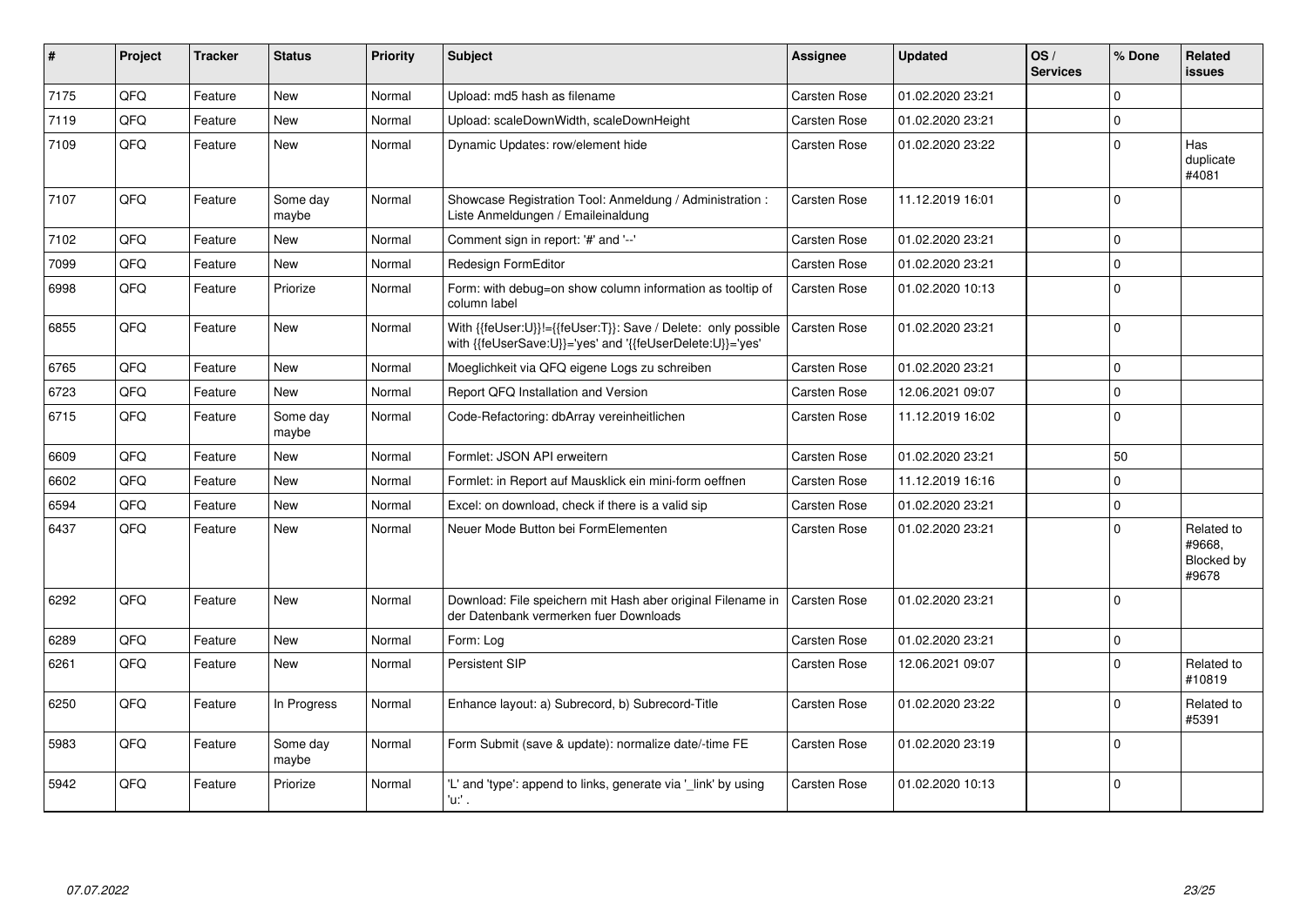| #    | Project | <b>Tracker</b> | <b>Status</b>     | <b>Priority</b> | <b>Subject</b>                                                                                     | Assignee     | <b>Updated</b>   | OS/<br><b>Services</b> | % Done      | Related<br>issues                           |
|------|---------|----------------|-------------------|-----------------|----------------------------------------------------------------------------------------------------|--------------|------------------|------------------------|-------------|---------------------------------------------|
| 5894 | QFQ     | Feature        | Feedback          | Normal          | Typeahead in Report: show/hide rows dynamically                                                    | Carsten Rose | 18.02.2022 08:50 |                        | $\Omega$    | Related to<br>#5893.<br>Related to<br>#5885 |
| 5852 | QFQ     | Feature        | Some day<br>maybe | Normal          | Logging: mail.log / sql.log - im FE anzeigen und via AJAX<br>aktualisieren                         | Carsten Rose | 01.02.2020 23:19 |                        | $\Omega$    | Related to<br>#5885                         |
| 5782 | QFQ     | Feature        | New               | Normal          | NextCloud API                                                                                      | Carsten Rose | 01.02.2020 10:02 |                        | $\mathbf 0$ |                                             |
| 5695 | QFQ     | Feature        | In Progress       | Normal          | Multiform                                                                                          | Carsten Rose | 02.01.2021 18:38 |                        | $\mathbf 0$ |                                             |
| 5665 | QFQ     | Feature        | Some day<br>maybe | Normal          | Versuch das '{{!' nicht mehr noetig ist.                                                           | Carsten Rose | 01.02.2020 23:20 |                        | $\mathbf 0$ | Related to<br>#7432,<br>Related to<br>#7434 |
| 5579 | QFQ     | Feature        | Some day<br>maybe | Normal          | Enhance Doc / Presentation: variable type 'link column type'                                       | Carsten Rose | 01.02.2020 23:19 |                        | $\mathbf 0$ |                                             |
| 5548 | QFQ     | Feature        | Some day<br>maybe | Normal          | 801 Textfiles/Scriptfiles als Thumbnail                                                            | Carsten Rose | 07.03.2022 16:26 |                        | $\mathbf 0$ |                                             |
| 5480 | QFQ     | Feature        | Some day<br>maybe | Normal          | QFQ: Dokumentation mit Screenshots versehen                                                        | Carsten Rose | 01.02.2020 23:20 |                        | $\mathbf 0$ | Related to<br>#9879                         |
| 5428 | QFQ     | Feature        | Some day<br>maybe | Normal          | secure thumbnail: late render on access.                                                           | Carsten Rose | 01.02.2020 23:20 |                        | $\Omega$    |                                             |
| 5345 | QFQ     | Feature        | New               | Normal          | Report: UPDATE / INSERT / DELETE statements should<br>trigger subqueries, depending on the result. | Carsten Rose | 27.05.2020 16:11 |                        | $\mathbf 0$ |                                             |
| 5132 | QFQ     | Feature        | Some day<br>maybe | Normal          | Error Message sendmail missing attachment: more details                                            | Carsten Rose | 01.02.2020 23:19 |                        | $\mathbf 0$ |                                             |
| 5131 | QFQ     | Feature        | New               | Normal          | Activate Spin Gear ('wait/busy' indicator) via LINK attribute                                      | Carsten Rose | 01.02.2020 23:21 |                        | $\mathbf 0$ |                                             |
| 4956 | QFQ     | Feature        | Some day<br>maybe | Normal          | Sendmail: Benutzerdefinierte Headers                                                               | Carsten Rose | 11.12.2019 16:02 |                        | $\mathbf 0$ |                                             |
| 4872 | QFQ     | Feature        | Some day<br>maybe | Normal          | Fields of Typo3 page available in STORE_TYPO3                                                      | Carsten Rose | 01.02.2020 23:19 |                        | $\Omega$    |                                             |
| 4869 | QFQ     | Feature        | Some day<br>maybe | Normal          | Dynamic Update (show, hide, readonly?, required?) for<br><b>Template Group Elements</b>            | Carsten Rose | 01.02.2020 23:19 |                        | $\mathbf 0$ | Related to<br>#4865                         |
| 4839 | QFQ     | Feature        | Some day<br>maybe | Normal          | qfq-handle in <head> Abschnitt</head>                                                              | Carsten Rose | 11.12.2019 16:02 |                        | $\mathbf 0$ |                                             |
| 4757 | QFQ     | Feature        | Some day<br>maybe | Normal          | Test subrecord: download links ok? Links ok?                                                       | Carsten Rose | 01.02.2020 23:20 |                        | $\Omega$    |                                             |
| 4652 | QFQ     | Feature        | Some day<br>maybe | Normal          | UZH CD: Weiterleitung auf benutzerdefinierte 403/404 Seite                                         | Carsten Rose | 01.02.2020 23:20 |                        | $\mathbf 0$ |                                             |
| 4650 | QFQ     | Feature        | Some day<br>maybe | Normal          | Convert html to doc/rtf                                                                            | Carsten Rose | 01.02.2020 23:20 |                        | $\Omega$    | Related to<br>#10704                        |